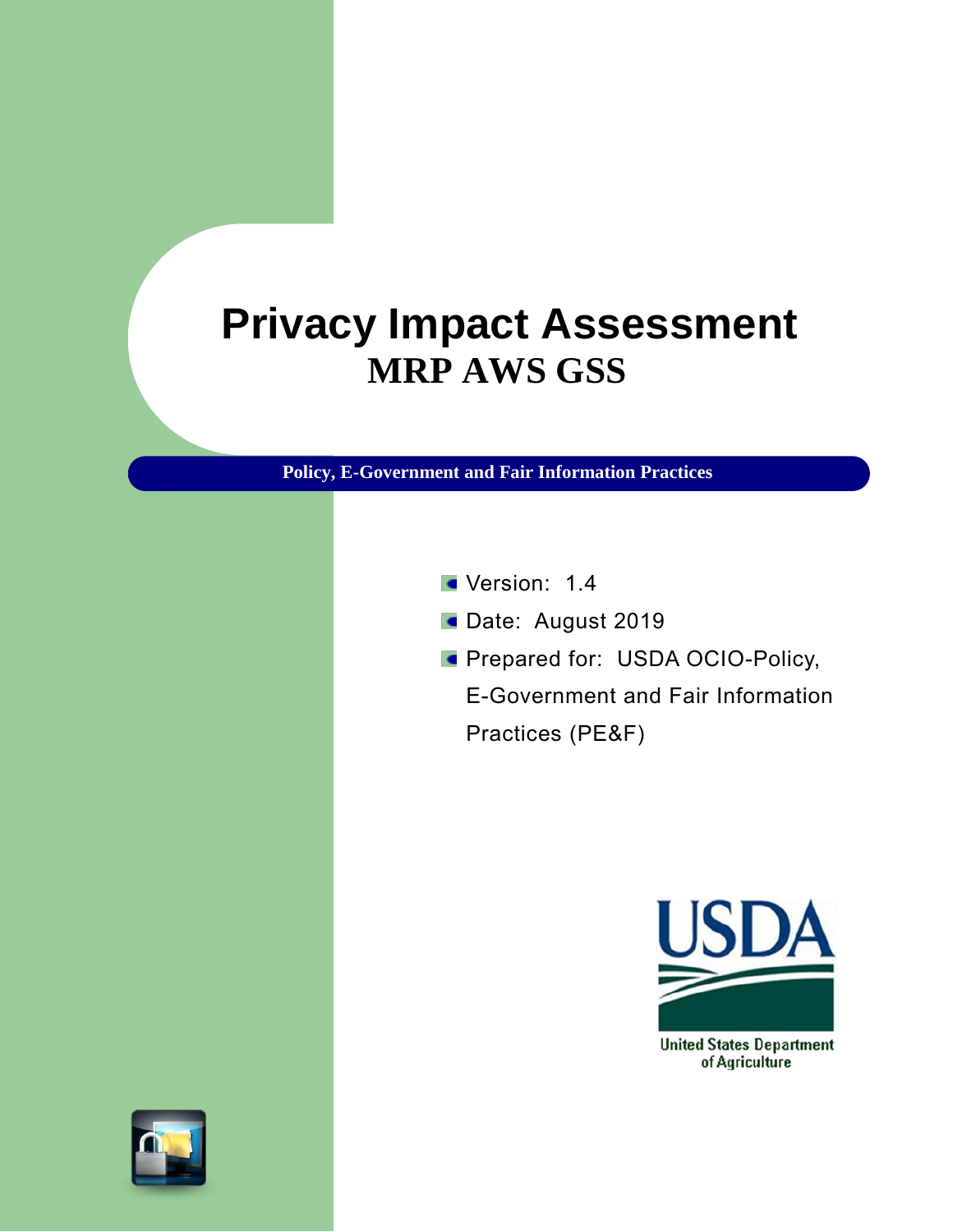

# **Privacy Impact Assessment for the MRP AWS GSS**

**August 9, 2019**

**Contact Point Elinor Gallelli USDA APHIS MRP**

**Reviewing Official**  *Danna Mingo MRP Privacy Compliance Officer APHIS Information Security Branch* **United States Department of Agriculture** *(301) 851-2487*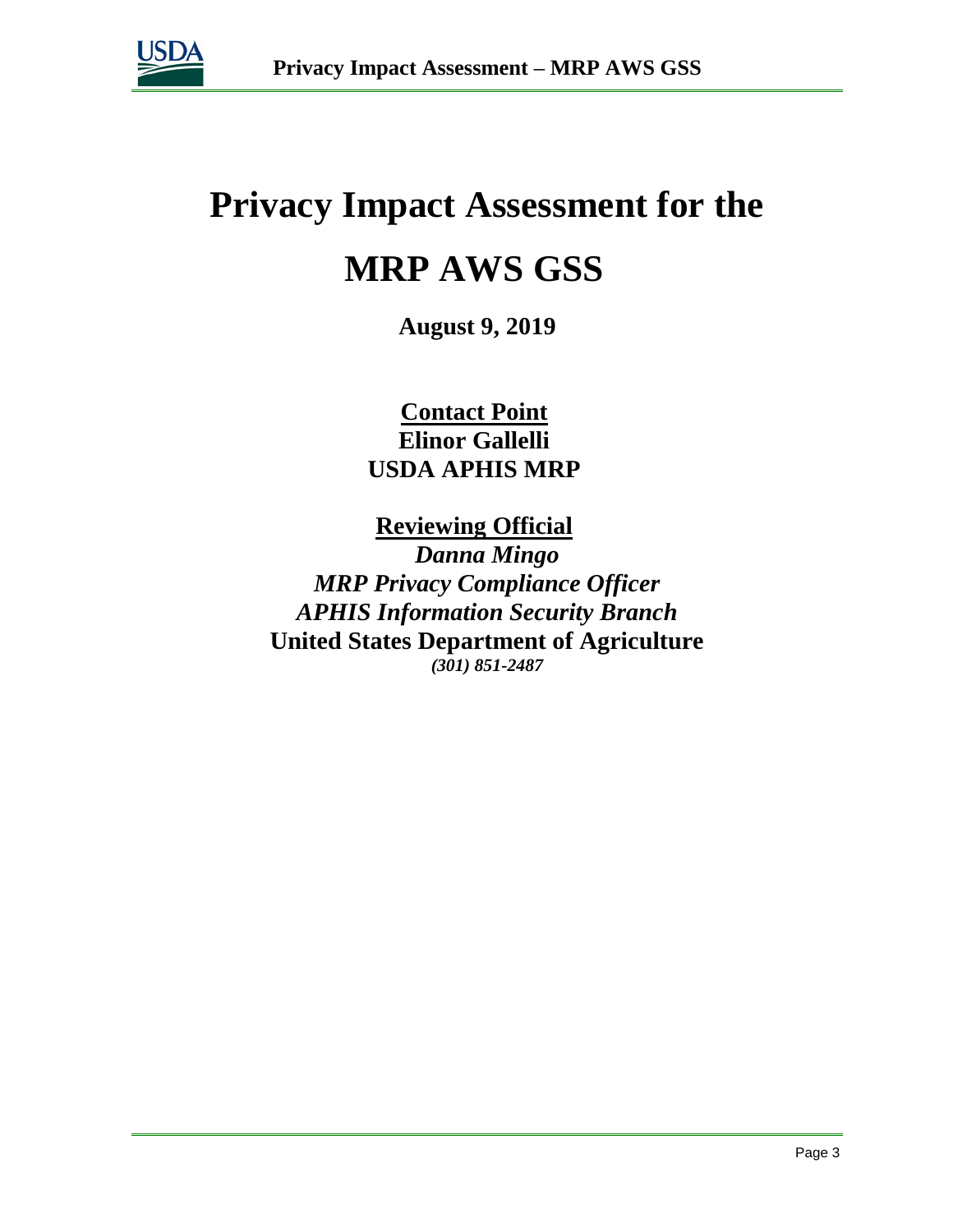

# Abstract

- The Marketing Regulatory Programs Amazon Web Services General Support System (MRP AWS GSS) and its components the Palantir Platform and the Veterinary Services Data Integration Services (DIS) have combined and are being assessed and authorized under a single accreditation boundary.
- Within the MRP AWS GSS, the VS DIS utilizes the Palantir Platform to integrate data from existing Agency systems including:
	- o Emergency Management Response Services 2.0 (EMRS2)
	- o VS NITC System (VNS) child applications: Animal Disease Traceability Information System (ADTIS), Laboratory Messaging Services (LMS), Veterinary Services Laboratory Submissions (VSLS), Veterinary Services Process Streamlining (VSPS)
	- o Surveillance Collaboration Services (SCS)
	- o VS Laboratory Information Management System (LIMS)
- This PIA was conducted as part of the initial Assessment and Authorization  $(A \& A)$ .

### **Overview**

The Marketing and Regulatory Programs mission of the USDA is to provide administrative and technical resources to the three agencies – the Agricultural Marketing Service (AMS), Animal and Plant Health Inspection Service (APHIS), and the Grain Inspection, Packers and Stockyards Administration (GIPSA). This PIA is created for the MRP Amazon Web Services General Support System (MRP AWS GSS), which provides a cloud platform for agencies that wish to take advantage of USDA AWS GovCloud hosting services.

The Palantir Platform and VS Data Integration Services (VS DIS) are components of the MRP AWS GSS. VS DIS utilizes the Palantir Platform to view, analyze, transform, aggregate, and model data. It is a secure platform where data and code can be versioned for quality control and users can collaborate to answer organization questions without sacrificing security or data integrity. Data pipelines, analyses, and reports can be shared and discovered and be managed by access controls, thereby eliminating the creation of data management work performed in local, ungoverned silos. VS will also use the Palantir platform for data entry and the upload of files into data pipelines managed in Palantir.

# Section 1.0 Characterization of the Information

The following questions are intended to define the scope of the information requested and/or collected as well as reasons for its collection as part of the program, system, rule, or technology being developed.

### **1.1 What information is collected, used, disseminated, or maintained in the system?**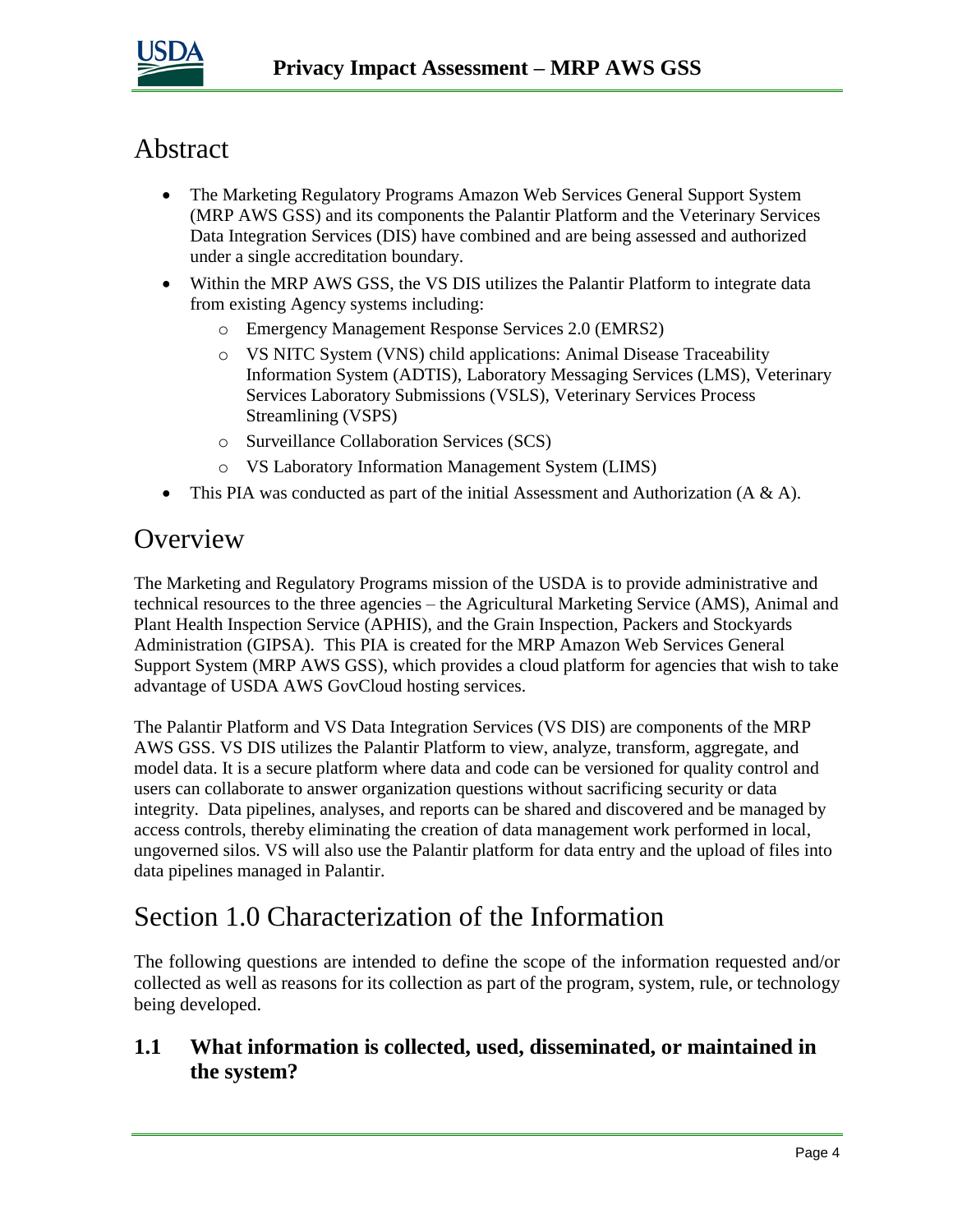

**SCS**: The following information from SCS may be shared with the Palantir component of the MRP AWS GSS.

| <b>Information/Record Type</b> | <b>Component Data (Examples)</b>                                                                                                                                                                                                                                                                         |
|--------------------------------|----------------------------------------------------------------------------------------------------------------------------------------------------------------------------------------------------------------------------------------------------------------------------------------------------------|
| Premises                       | Physical location of a business or animal<br>herd/flock                                                                                                                                                                                                                                                  |
| Premises Supplemental Detail   | Commercial operation records to provide<br>additional details about the business, such as<br>type of operation, type, of livestock, and<br>whether or not they are approved to receive<br>international livestock.                                                                                       |
| Events                         | Events are activities such as tissue collections,<br>vaccinations, inspections, or inventories.                                                                                                                                                                                                          |
| Surveillance                   | Test submission information and test results for<br>diseases such as Johnes, Brucellosis,<br>Tuberculosis, Chronic Wasting Disease,<br>Pseudorabies, Swine Influenza Virus, Scrapie<br>or Avian Influenza.                                                                                               |
| Animal                         | Animal species, breed, sex, age, classification,<br>and any associated individual or group<br>identifiers.                                                                                                                                                                                               |
| Other                          | Specific ad-hoc data, miscellaneous<br>identification numbers such as: the regulatory<br>official ID and/or the Veterinary Accreditation<br>number of the animal health official. It also<br>includes information about the medicine or<br>vaccine name, the manufacturer, and medicine<br>license code. |
| <b>Status</b>                  | Temporary conditions or groups that a herd<br>may be part of or subject to, such as<br>quarantined, infected, certified free, or<br>scheduled for future testing.                                                                                                                                        |
| Aggregated                     | Instance of surveillance and program data that<br>allows state-wide aggregation of data by<br>species, disease, premises type, herd status<br>and/or location (state, county, zip code).                                                                                                                 |

Concerning the privacy related information there are two types collected in the USDA APHIS VS SCS:

• Employee – USDA APHIS VS SCS maintains name, address, phone and personal identification number (professional license number, Veterinary Accreditation number, regulatory official ID) information for USDA and State animal health employees directly involved in disease program activities.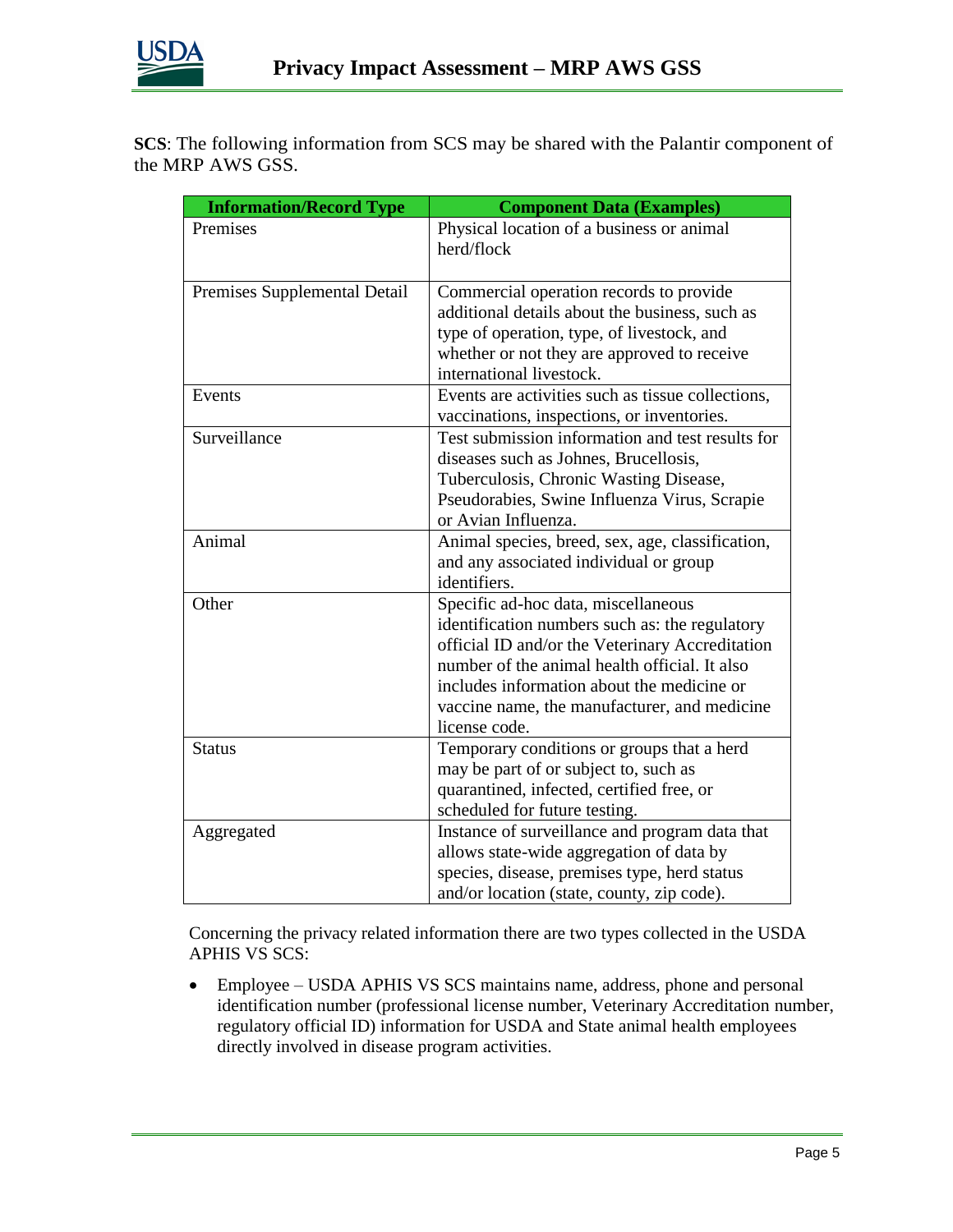

• Other – USDA APHIS VS SCS maintains name, address, and phone information for individuals identified as contacts for premises (locations) and owners of animals or animal related operations involved with the various animal disease/pest surveillance and or control programs that could be identified in agency assigned miscellaneous numbers (case numbers, flock IDs, laboratory accessions, and permit numbers.) and personal identification number (professional license number, Veterinary Accreditation number) information for private veterinarians. Because of the varying nature of the premises, including sole proprietorships, and the undocumented relationship of the contact to the premises, many of the contacts are simply private citizens deserving of protection under the Privacy Act.

**VSLS**: The following information from VSLS may be shared with the Palantir component of the MRP AWS GSS.

The information in the VSLS may contain the following information types: Name, address, contact telephone, e-mail address for collectors, submitters and herd/flock owners, or associated APHIS personnel (Scrapie Epidemiologist), latitude/longitude coordinates, operation type(s), species and breeds, national premise identification number or state location identifier number, flock or herd identification numbers, characteristics of the animal or specimen collected, testing an test results. VSLS can also be used to monitor the dates and times between sample collection and results entry, and the database maintains an audit of the users that created and/or updated collection information or results in the underlying database.

**EMRS2**: The following information from EMRS2 may be shared with the Palantir component of the MRP AWS GSS.

Information includes name; address (including city), county, state, postal code, latitude/longitude coordinates; premises identification number; and telephone number. The EMRS2 may also contain the name and telephone number of the person(s) who provided the initial report concerning the premises, and the name, telephone number, and e-mail address of the person responsible for the investigation of the premises. EMRS2 also contains information about APHIS employees who may be deployed as members of Incident Command System (ICS) teams and their position assignment.

**LMS**: The following information from LMS may be shared with the Palantir component of the MRP AWS GSS.

Test results for multiple diseases including Avian Influenza, Swine Enteric Coronavirus Disease, Vesticular Stomatitus Virus, Swine Influenza Virus, African Swine Fever, Foot Mouth Disease, and others are transmitted over secure http in an HL7 message, or loaded by spreadsheet by federal users. Rhapsody messaging services is the gatekeeper for incoming data routing it or rejecting it as appropriate. Surveillance analysts currently have read only access to the Oracle data for analysis and reporting.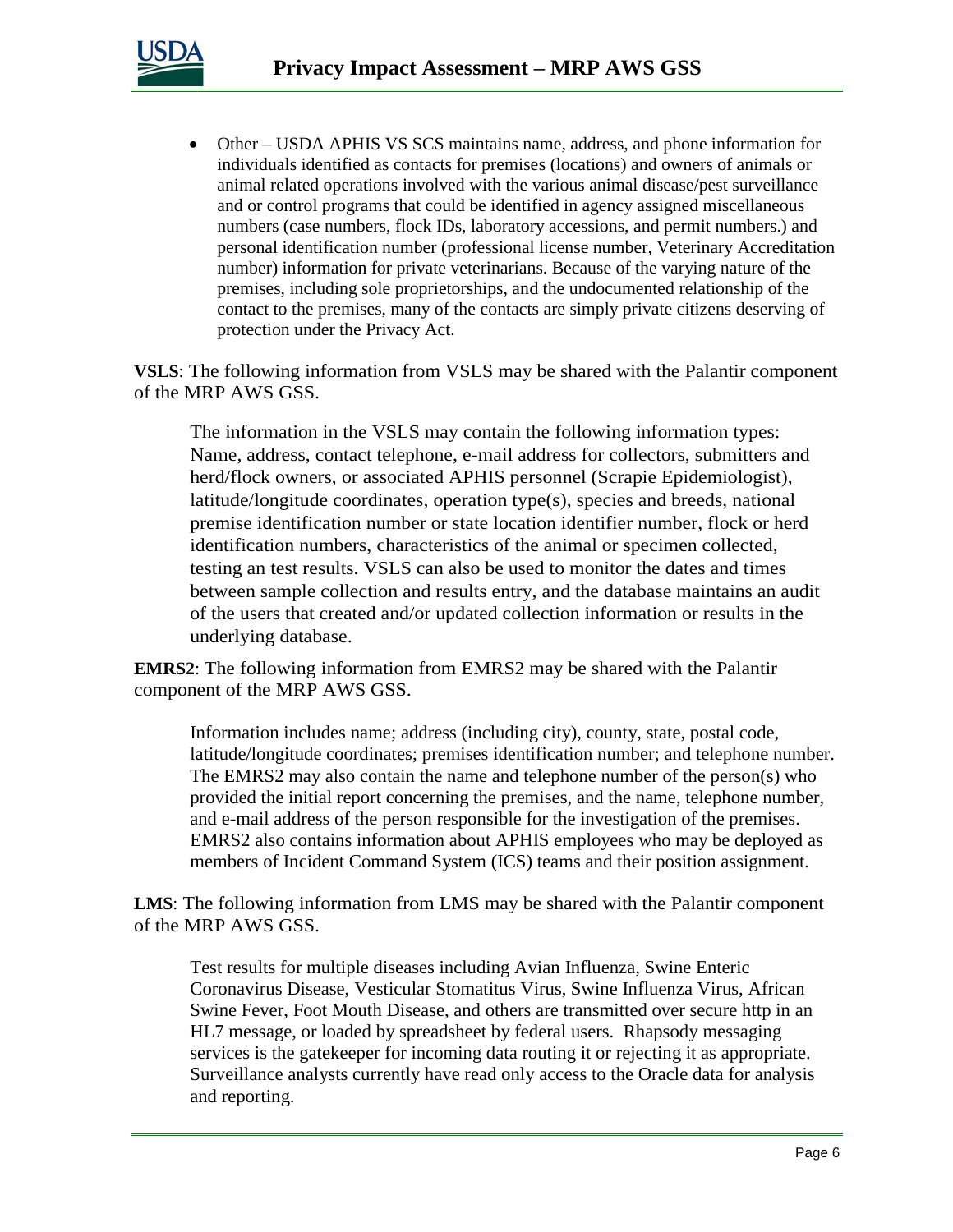

**VSPS:** The following information from VSPS may be shared with the Palantir component of the MRP AWS GSS.

The VSPS system collects information from veterinarians who apply on-line to become federally accredited, from importers that are requesting a permit to import animals, and from accredited veterinarians that are submitting health certificates for the export and interstate movement of animals.

VS personnel processes and approve applications for federal accreditation, document actions taken against accredited veterinarians, process permit requests and issue import permits, maintain the animal import rules, process export health certificates, and maintain the export protocols. State personnel issue permits for interstate movement requests and maintain the state protocols.

**ADTIS:** The following information from ATDIS may be shared with the Palantir component of the MRP AWS GSS.

General contact information is recorded in the Standardized Premises Information System (SPIS) on individuals that are associated with a premises; specifically, name, address, company name, contact numbers, and e-mail. All other information is in regards to the animals in the possession of the customers and only collected during a disease or other health event. Such animal information collected includes: specific systems that provided the information (i.e., premises data, animal ID manufacturers, and animal tracking institutions), Premises ID, Animal ID, date of event, event type, breed and sex.

The information contained in the system is based on the tracing of animals. Personal information of individuals is only used for verification and contact purposes for the goal of tracing and containment of diseased or exposed animals.

**VS LIMS**: The following information from VS LIMS may be shared with the Palantir component of the MRP AWS GSS.

Customer:

- Submitters of Diagnostic Samples
	- o Shipping Address
	- o Invoice Address
	- o Contact Name
	- o Contact Phone Number
	- o Contact e-mail

US Government Employee:

- Employee Information
	- o Employee Name
	- o Employee Job Title
	- o Employee Business Phone no.
	- o Employee E-mail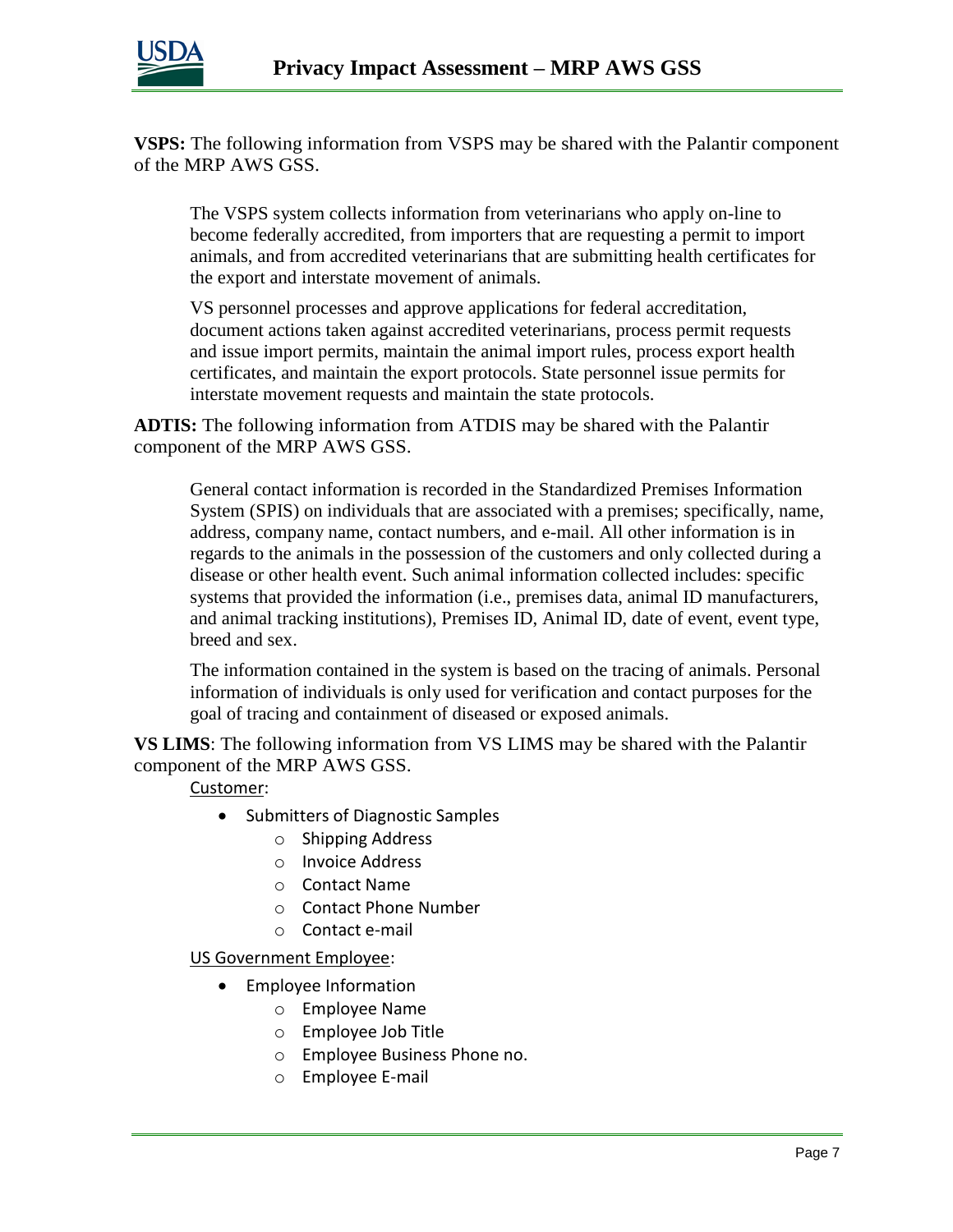

- o Employee Supervisor
- o Employee Organizational Group within NVSL and Center for Veterinary Biologics (CVB)

#### Diagnostic sample information

- Wildlife/ Zoo/ owner
- If owner then:
	- o Owner Name
	- o Owner City
	- o Owner State
	- o Owner Zip
	- o Owner Country
- Location of Animal
- Total Numbers of Animals
- Herd or Flock size
- Herd or Flock affected
- Herd or Flock Dead
- Date collected
- Collected by
- Authorized by
- Preservation
- Purpose
- Country origin
- Country destination
- FAD Number
- Referral Number
- National Poultry Improvement plan (Y/N)
- Specimen
- Species
- O-Group
- Serotype
- Culture Number
- Clinical Role
- Contract number
- Comments

#### Slaughtering Establishment Information:

- Establishment ID
- Establishment Name
- Establishment Address
- Establishment City
- Establishment State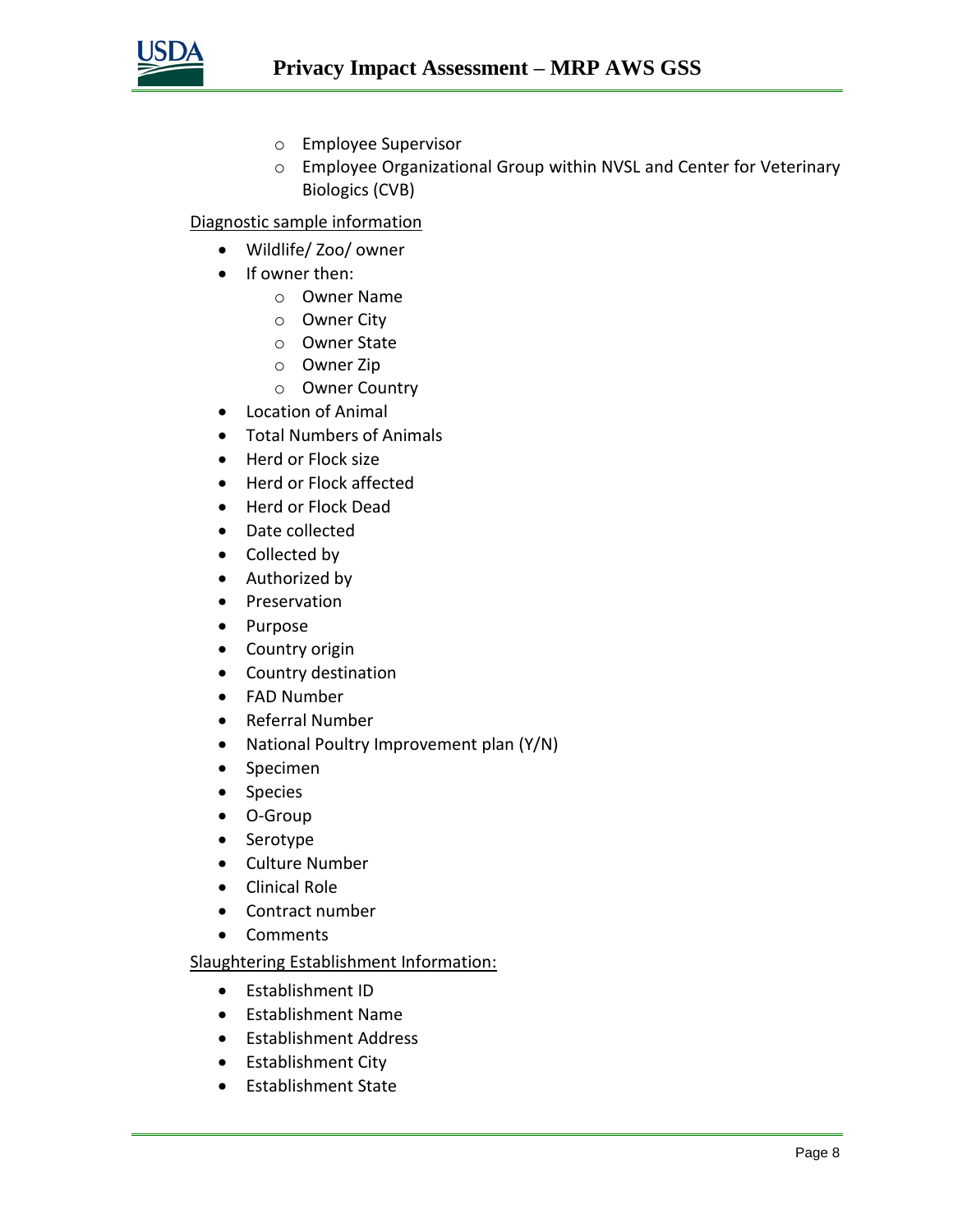

- Establishment Zip
- Establishment Country
- Establishment eMail
- Establishment Fax
- Establishment Phone

#### Tuberculosis Sample Information:

- Food Inspector Name
- Veterinarian Name
- Market Buyer Name
- Market Buyer Address
- Market Buyer City
- Market Buyer State
- Market Buyer Zip
- Market Buyer Country
- Lot number
- Number in Lot
- Number with Lesions
- Slaughter Date
- Dressed Weight
- Live Weight
- Post Mortem Report
- Tissue
- Condition

#### Diagnostic testing information

- Tests requested
- Disease
- Concentration
- Sex
- Sample ID
- Animal ID
- Age
- Age Unit
- Age Classification

#### **Other**

- Tracking information on biological agents and toxins
- Tracking information on reagents.

#### **1.2 What are the sources of the information in the system?**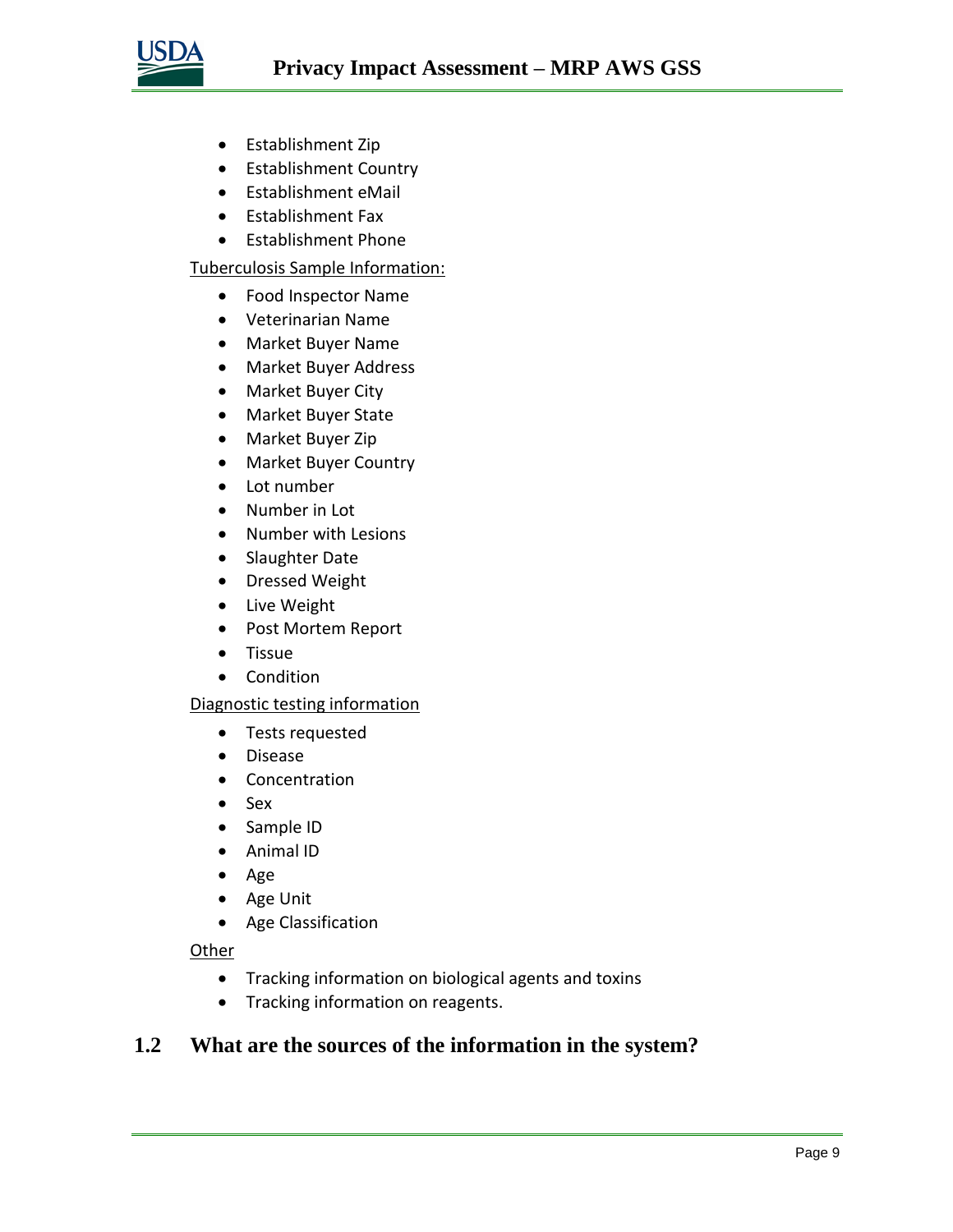

Information in this system comes primarily from the operational VS information systems: Surveillance Collaboration Services (SCS), Veterinary Services Laboratory Submissions (VSLS), Emergency Management Response Services 2.0 (EMRS2), Laboratory Messaging Services (LMS), Animal Disease and Traceability Information System (ADTIS), VS Laboratory Information Management System (VS LIMS) VS Integrated Surveillance Modules (VSISM), spreadsheet uploads from APHIS employees, and external partners. No data is collected directly from the user.

#### **1.3 Why is the information being collected, used, disseminated, or maintained?**

The information is collected as part of a core component of the VS operational activities and part of the comprehensive operations and integrated on-farm surveillance and outbreak response in order to achieve the VS mission to maintain and promote the health and availability of animals, animal products and veterinary dynamics. This integrated data is being used by VS programs to manage and perform functions and operations related to disease monitoring, surveillance, animal disease traceability and reporting (e.g. tracing and containment of diseased or exposed animals). In addition they are used for prevention, detection and early response to outbreaks. The information is accessed by appropriate VS program staff (statisticians, analysts, epidemiologists, field operations) for program implementation, oversight, and reporting. Summary results and reports of the animal health information are disseminated to collaborators and local, State, Tribal, national, and international partners as needed or required (see sections 4 and 5 for more details about internal and external data sharing).

#### **1.4 How is the information collected?**

The Palantir Platform primarily collects information stored and entered into other systems. It includes a database containing information ingested on a routine or ad hoc basis from other government/USDA databases, commercial and public source data providers to which USDA employees have access. Routine ingests of data from the sources listed, occur by means of an automated data ingestion process. Palantir software periodically scans the source database to detect additions, modifications, or deletions to the records contained in the source system. The Palantir database is then updated to reflect these changes. Ad hoc ingests of data occur either by users entering data or importing electronic files into the system via a data import application. The source of ad hoc ingests varies depending on the circumstances, but may include a particular user's knowledge, manual queries of other databases, reference materials, or other open source data. The Palantir system generates the index, tables, and analytical results described in Question 2.1 using the source data.

### **1.5 How will the information be checked for accuracy?**

Palantir only assists the human evaluation and decision-making processes associated with data retrieved from other systems. Therefore, Palantir relies on the system(s) and/or program(s) performing the original collection to provide accurate data. In addition,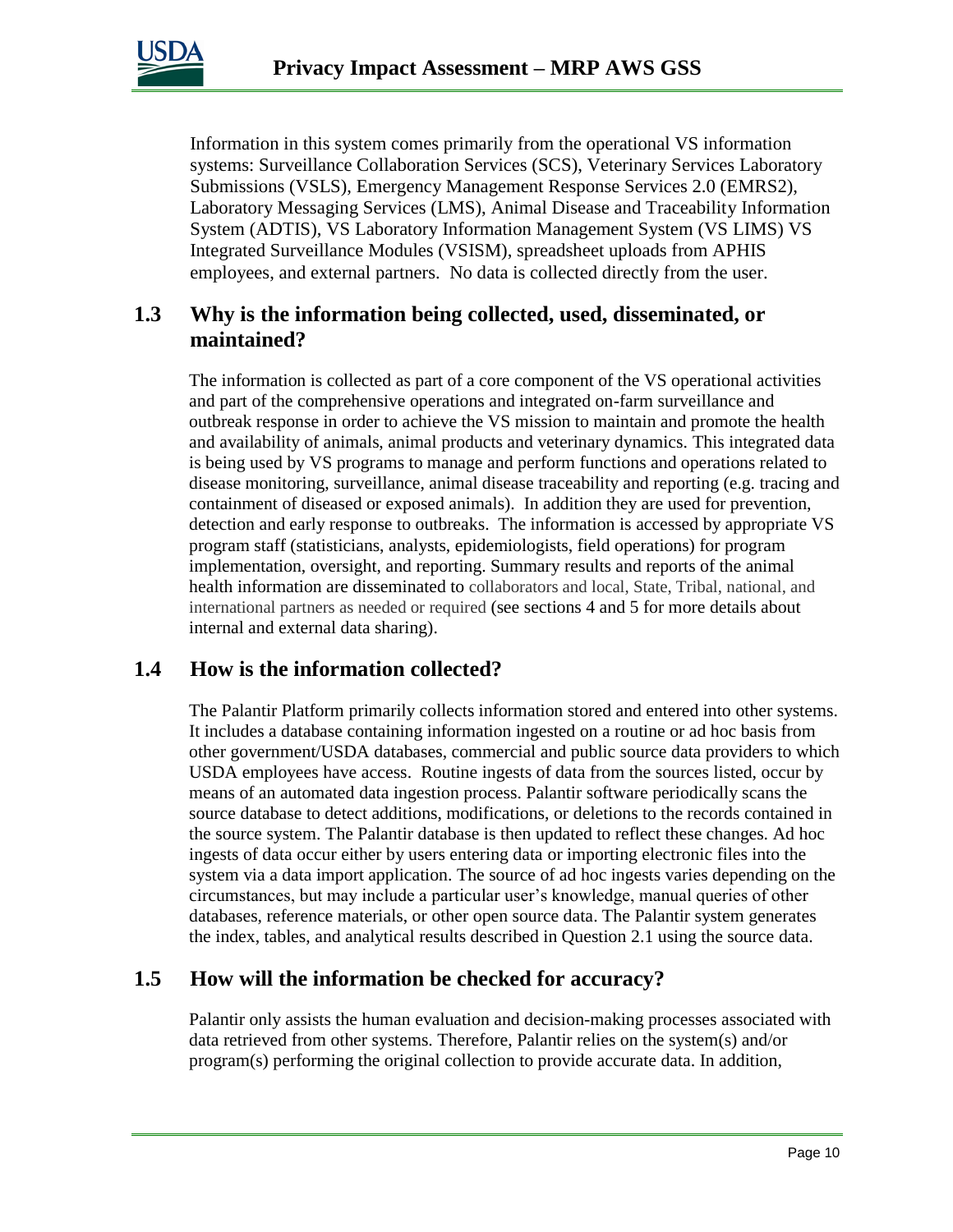

APHIS-VS governance processes take advantage of Palantir capabilities to improve quality of data that is integrated and interfaced as the VS DIS.

VS DIS users refer to a variety of data sources available through the system and other systems to verify and correlate the available information to the greatest extent possible. Where incorrect information is identified, it is corrected either in VS DIS or in the source system, which then pushes the corrected data to VS DIS. The accuracy of APHIS-owned data, state data, commercial (SNOMED and LOINC codes) and public source data (National Agriculture Statistics Service, National Animal Health Laboratory Network reference data, MAPBOX) is dependent on the original source.

The Palantir index in the relational database is updated frequently  $-$  according to business needs. As the source system data is corrected, the data in Palantir will be automatically updated and corrected as well. This automated data update process helps to ensure the data in the VS DIS is as current and accurate as possible.

The Palantir Platform also implements automated data validation rules / checks such as missing data and invalid data entry.

For ad hoc data uploads, in the event uploaded data is later identified as inaccurate, VS DIS users are required to modify their own ad hoc uploads to correct the data. If the user who uploaded the data no longer has access privileges to VS DIS, it is the responsibility of a supervisor or systems administrator to make the appropriate changes to the incorrect data. VS DIS users are trained how to modify ad hoc data for accuracy and correctness in the system.

#### **1.6 What specific legal authorities, arrangements, and/or agreements defined the collection of information?**

- The Animal Damage Control Act of 1931, 7 U.S.C. 8301 et seq. of the Animal Health Protection Act
- The Animal Health Protection Act, 7 U.S.C. 8301-8317
- 7 USC Sec. 7629
- The Farm Security and Rural Investment Act of 2002
- Public Health Security and Bioterrorism Preparedness and Response Act of 2002 116 Stat 674-678
- The Homeland Security Presidential Directive 9.
- Farm Bill as approved by Congress
- Title 9, Code of Federal Regulations (9 CFR)
- 21 U.S.C. 105, 111-114a-1, 116, 125, 134b, 134f

### **1.7 Privacy Impact Analysis: Given the amount and type of data collected, discuss the privacy risks identified and how they were mitigated.**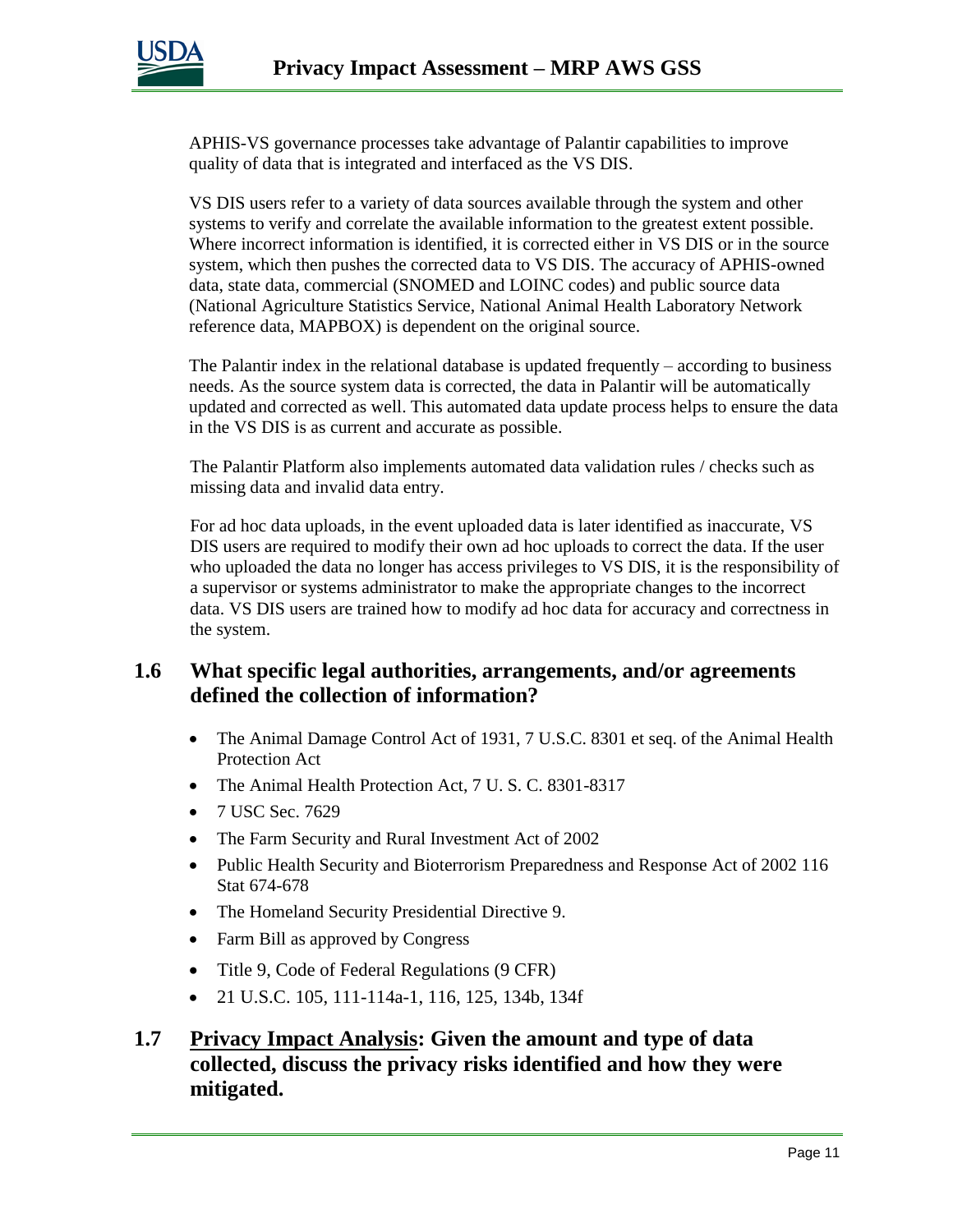

Unauthorized disclosure of employee and other personal data, as identified in Section 1.1 above, was the primary privacy risk identified in the PIA. USDA APHIS Program staff and leadership are all responsible for protecting the privacy rights of the employees and other persons identified in the MRP AWS GSS and its components (the Palantir Platform and VS DIS) as required by applicable State and Federal laws. Specific mitigation activities are:

- All access to the data in the system is controlled by formal authorization. Each individual's supervisor must identify (authorize) what functional roles that individual needs in the MRP AWS GSS and its components.
- Access to the Palantir Platform and VS DIS is controlled by the USDA eAuthentication system and/or USDA VPN.
- The application limits access to relevant information and prevents access to unauthorized information.
- All users receive formal system training and are required to sign Rules of Behavior on an annual basis as part of the USDA mandatory information system security awareness training.
- At the login screen of the application the warning banner must be acknowledged before users are allowed access.

### Section 2.0 Uses of the Information

The following questions are intended to delineate clearly the use of information and the accuracy of the data being used.

#### **2.1 Describe all the uses of information.**

The Palantir Platform and VS DIS allows VS to have a global view of the information that is collected to support the mission of VS. The uses of the information will mirror that in the original source systems in addition to integrated reporting to allow for leadership view and decision making. VS DIS allows for a comprehensive view of all the data and creates efficiency across the organizations within one tool with the same epi and surveillance response activities.

The following data is used from VSLS:

The data is used to support routine animal health surveillance of diseases that are not considered a FAD. To that end, APHIS surveillance programs use it to ensure they have timely and accurate information about animal testing for their respective programs before accepting that data into their various production repositories. Once the data is staged and sent on to the destination VS systems, the use of that information is determined by those systems. VSLS does not function as a repository of record and is used only to support the passing of lab transmissions to the appropriate surveillance systems. The use of information in those systems is governed by those systems, not VSLS.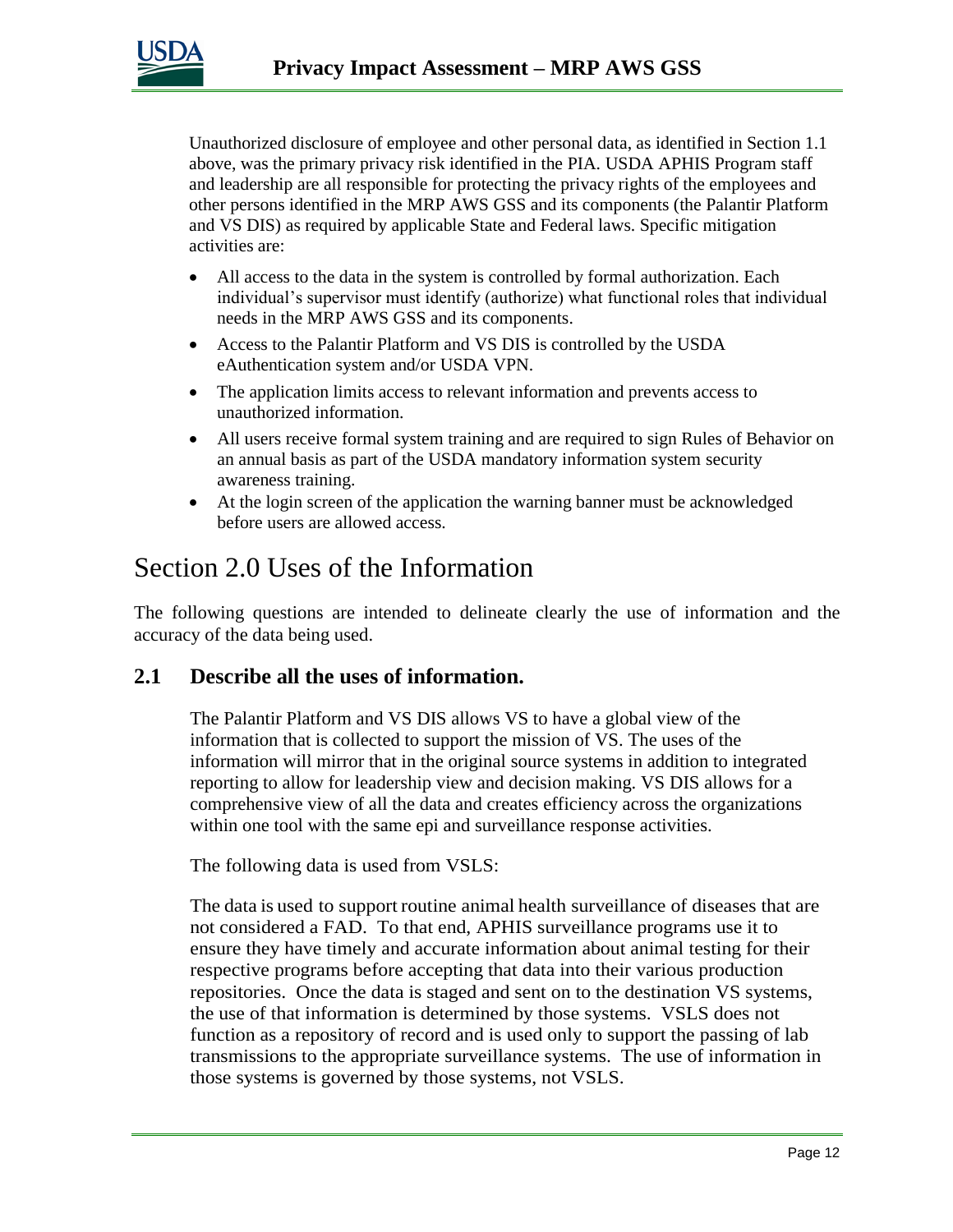

In exceptional reporting support cases, such as for the current Scrapie SCS system, APHIS surveillance business analysts have been allowed to produce reports against the VSLS database directly using their Business Intelligence (BI) tools, until reporting can be developed against the management repository.

The following data is used from LMS:

Surveillance: Support the ongoing animal health programs that monitor diseases of concern by providing testing results and minimal epidemiological information.

Foreign Animal Disease: Support the ongoing FAD incidents by providing testing results and minimal epidemiological information.

The following data is used from EMRS2:

Data is used by VS to manage and investigate animal disease outbreaks in the United States. The system is used by Federal, State, Tribal, and local animal health officials (and human health officials) for:

- Routine reporting of Foreign Animal Disease (FAD) investigations
- Animal disease surveillance and control programs
- State-specific animal disease outbreaks
- National animal health emergency responses

When other Federal and State emergency response agencies assist USDA with an emergency disease outbreak, they may be allowed limited access to the data in EMRS2. The access will depend upon the MOU in place and the need to know of the other agency. Data will be used for:

- Routine reporting of FAD investigations
- Surveillance and control programs
- State-specific disease outbreaks
- National animal health emergency responses

The following data is used from VSPS:

The data collected from the VSPS source system will be used to support Veterinary Accreditation, Import of Animals, Export of Animals, Interstate Movement of Animals, and Slaughter Horse Transport, all of which are cover under Title 9, Code of Federal Regulations (9 CFR) Animals and Animal Products. The data collected within VSPS will also be used for research, investigative and litigation support, comparative and risk analysis.

The following data is used from ADTIS:

The data collected from the ADTIS source system will be used to support the tracing of animals, the location of animals currently in their possession and the history of locations for those animals and animals that may have been co-mingled with the animal of interest.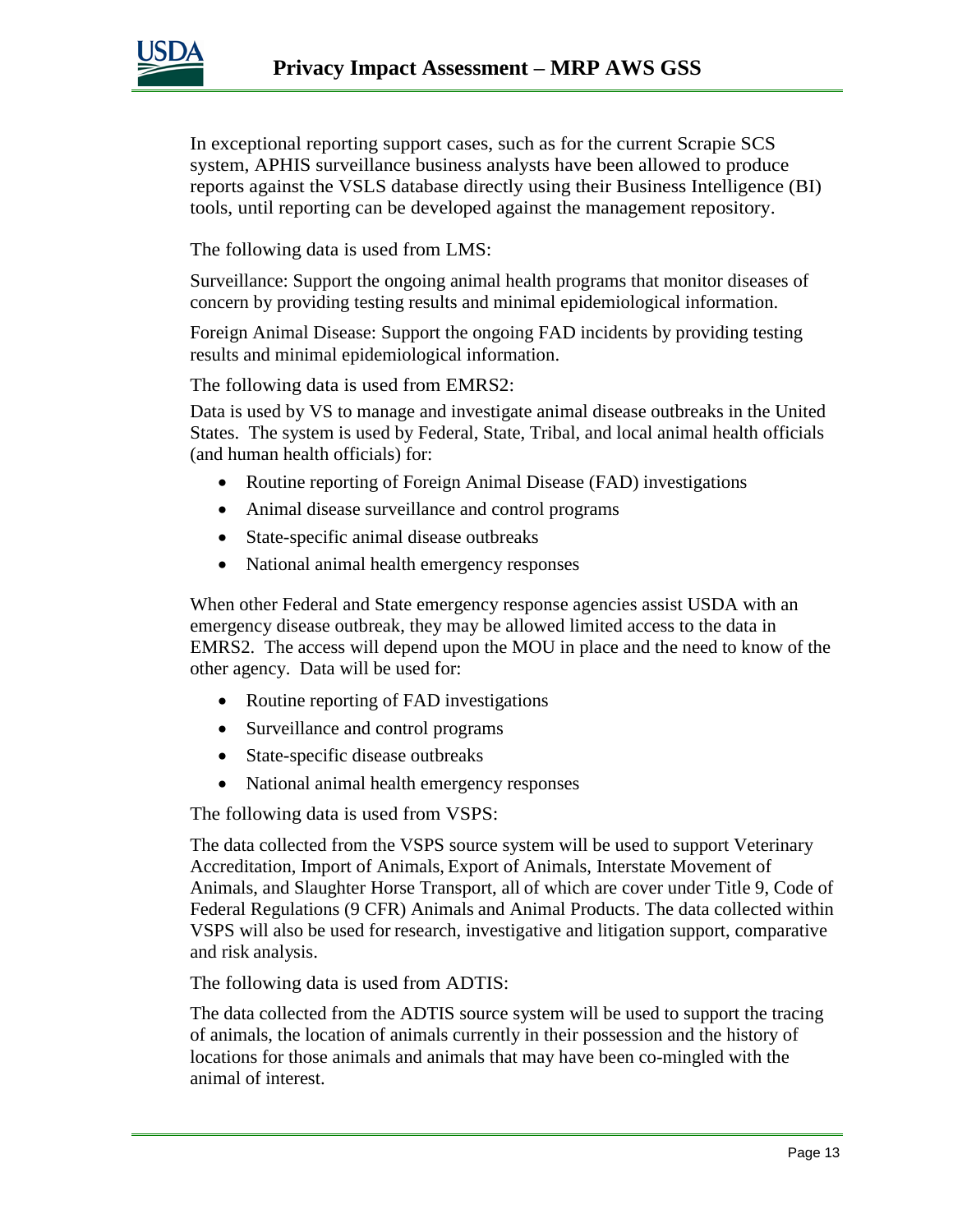

The following data is used from VS LIMS:

Records collected from the VS LIMS system support the VS program documentation of the submission forms and the intake of laboratory specimens sent to NVLS for diagnostic testing. Records are used to store information from veterinary diagnostic laboratories, private veterinary practitioners, Federal meat inspectors, Federal field veterinarians, and others for the purpose of returning their test results to them. Each submission is attributed a unique, miscellaneous accession number. For the small number of cases sent to PacBio, the accession number is used to identify only the sample. The accession number does not contain PII and NVSL can use the accession number to link the PacBio results to the original submitter.

Records in the system document the results of individual animal disease testing performed by or under the auspices of the NVSL. Records include official test reports for animal import, export, movement, and program disease status certifications. Also included are official test results for suspected foreign animal disease investigations and for animal diseases targeted by the USDA for control or eradication.

Records in the system provide current and historical data used for detecting animal diseases, conducting emergency responses, conducting and evaluating animal disease control measures, performing epidemiological investigations, and forecasting possible animal disease occurrences and outbreaks.

Animal disease that require more in depth testing is sent to a Pacific Biosciences (PacBio) Single Molecule, Real-Time (SMRT) sequencing platform which is provided by Amazon GovCloud and is used by BNVSL. PacBio is used to meet NVSL' responsibility to characterize and maintain reference strains of diseases of national importance to animal agriculture and public health. Every sample of the 200,000 received annually by NVSL is assigned an accession number that is stored in LIMS. This accession number is included with the shipment and is the only LIMS data associated with PacBio.

The results from PacBio are reviewed, annotated and made publicly available at the National Center for Biotechnology Information (NCBI). The whole genome is then immediately available for any nation managing a disease or outbreak by USDA. The digital output from the PacBio is not stored in LIMS.

#### **2.2 What types of tools are used to analyze data and what type of data may be produced?**

VS DIS uses the capabilities of the Palantir Platform to perform analysis on the integrated data. Other business analysis tools such as Alteryx and Tableau may be used. Statistical modeling and analysis may be performed using R, SAS or another statistical software, and GIS tools such as ARCGIS may be used to geographically represent the data. Other USDA and APHIS MRP approved data analysis tools may be used. Any data outlined in Section 1.2 above could be included as outputs. Data outputs may include figures, graphs,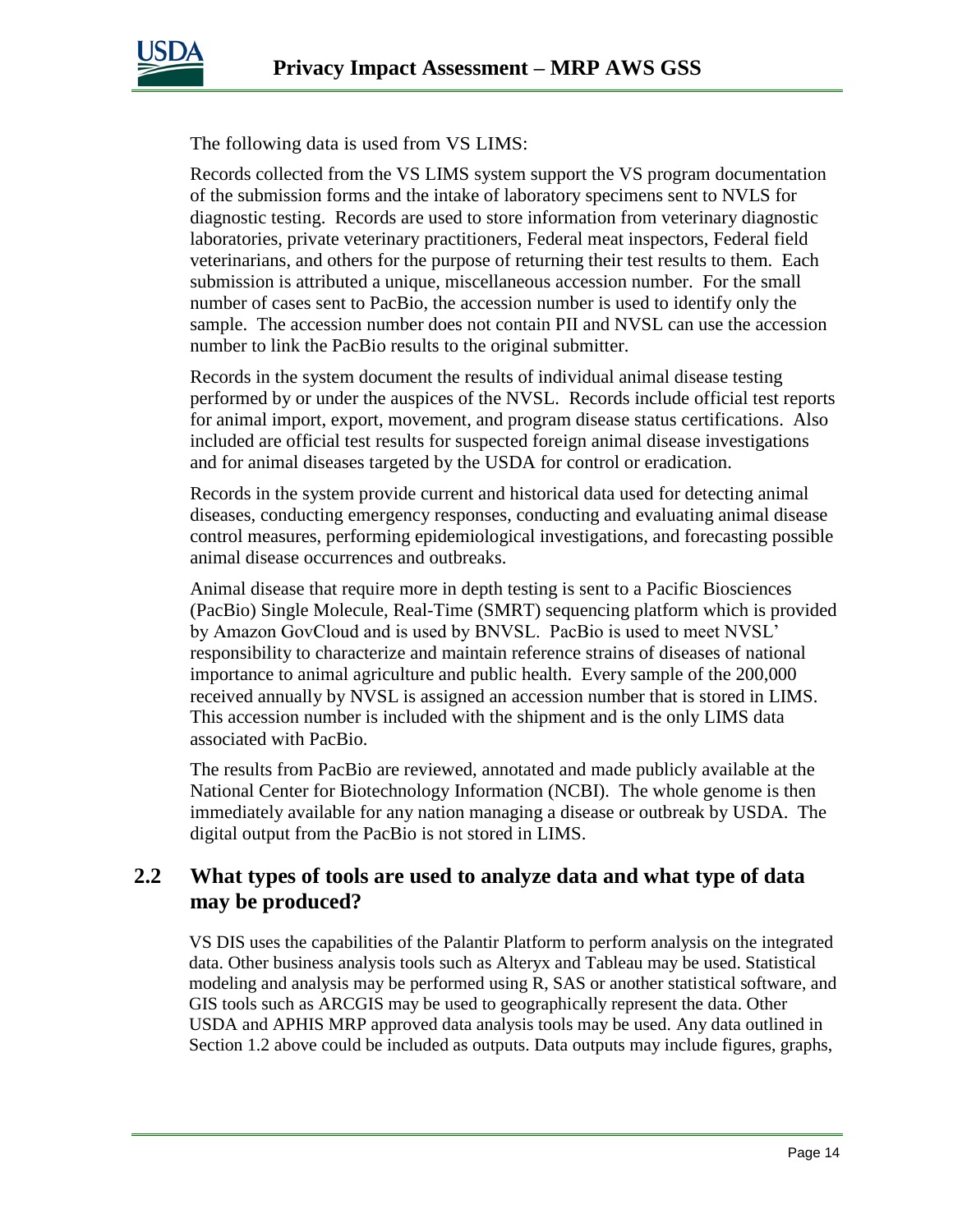

tables, and maps in the form of manuscripts, reports, and presentations. Data may also be provided in other formats as needed for operational activities.

#### **2.3 If the system uses commercial or publicly available data please explain why and how it is used.**

VS DIS may use data that is publicly available in order to standardize reference tables in order to facilitate the analysis of clinical information. Publicly available data from the Veterinary Terminology Services Laboratory (VTSL) may be used in order to apply standardized medical terminology. VS DIS may also use publicly available data obtained from the Food and Agricultural Organization (FAO), World Organization for Animal Health (OIE) and Dairy Herd Improvement Association (DHIA). All data obtained in this manner will exclude PII.

#### **2.4 Privacy Impact Analysis: Describe any types of controls that may be in place to ensure that information is handled in accordance with the above described uses.**

- Privacy rights of the employees and other persons will be protected by USDA APHIS management within the limits of the Privacy Act of 1974. MRP AWS GSS and its components have security controls to address access/security of information.
- All access to the data in the system is controlled by formal authorization. Each individual's supervisor must identify (authorize) what functional roles that individual needs in the MRP AWS GSS and its components.
- All requests for access to the system are verified by user identification and authentication. Users must have a government issued login and password that is controlled and enforced by the USDA eAuthentication application.
- The MRP AWS GSS and its components limit access to relevant information and prevents access to unauthorized information through role-based access.
- All users receive annual security awareness training and are required to sign rules of behavior before being given access to the system. Additionally, all users receive security basics refresher training and sign rules of behavior on an annual basis.
- At the application login screen the warning banner must be acknowledged before users are allowed to log into the application.

# Section 3.0 Retention

The following questions are intended to outline how long information will be retained after the initial collection.

#### **3.1 How long is information retained?**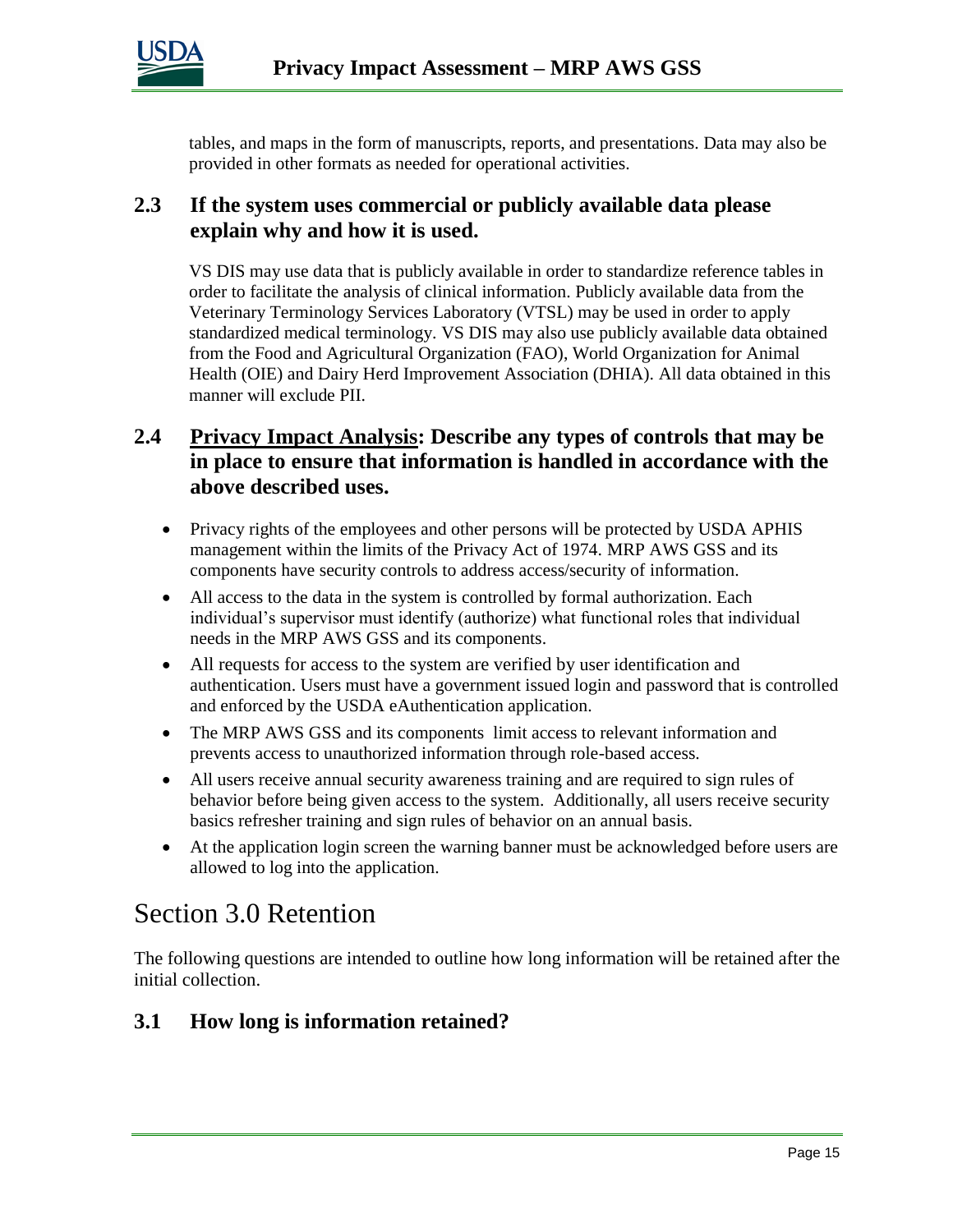

The records within the MRP AWS GSS and its components are unscheduled and therefore are considered permanent until the actual records retention scheduled is approved by NARA.

### **3.2 Has the retention period been approved by the component records officer and the National Archives and Records Administration (NARA)?**

This is in progress. MRP AWS GSS is taking necessary action to ensure that the MRP 400 is completed and submitted to the MRP IT Information Management Branch for processing to NARA.

### **3.3 Privacy Impact Analysis: Please discuss the risks associated with the length of time data is retained and how those risks are mitigated.**

Unauthorized disclosure of contact information, as identified in Section 1.1 above, is the primary privacy risk, as identified by the PIA. Personally Identifiable Information (PII) is limited to names, addresses, email and phone numbers of submitters/collectors and premises/animal owners. The benefit of having that data available for premises backtracking and other trending information during an emergency overrides any risk due to data retention timescale. All records will be retained as MRP awaits NARA disposition and retention scheduling. MRP AWS GSS and its components maintain information in a secure environment and data is encrypted at rest. .

# Section 4.0 Internal Sharing and Disclosure

The following questions are intended to define the scope of sharing within the United States Department of Agriculture.

#### **4.1 With which internal organization(s) is the information shared, what information is shared and for what purpose?**

All data is available only (for the areas/states for which they have responsibility) to staff of USDA who has a need to know for the purpose of mission-related activities, program implementation, oversight, and reporting.

Not Applicable – data is not shared with internal organizations.

#### **4.2 How is the information transmitted or disclosed?**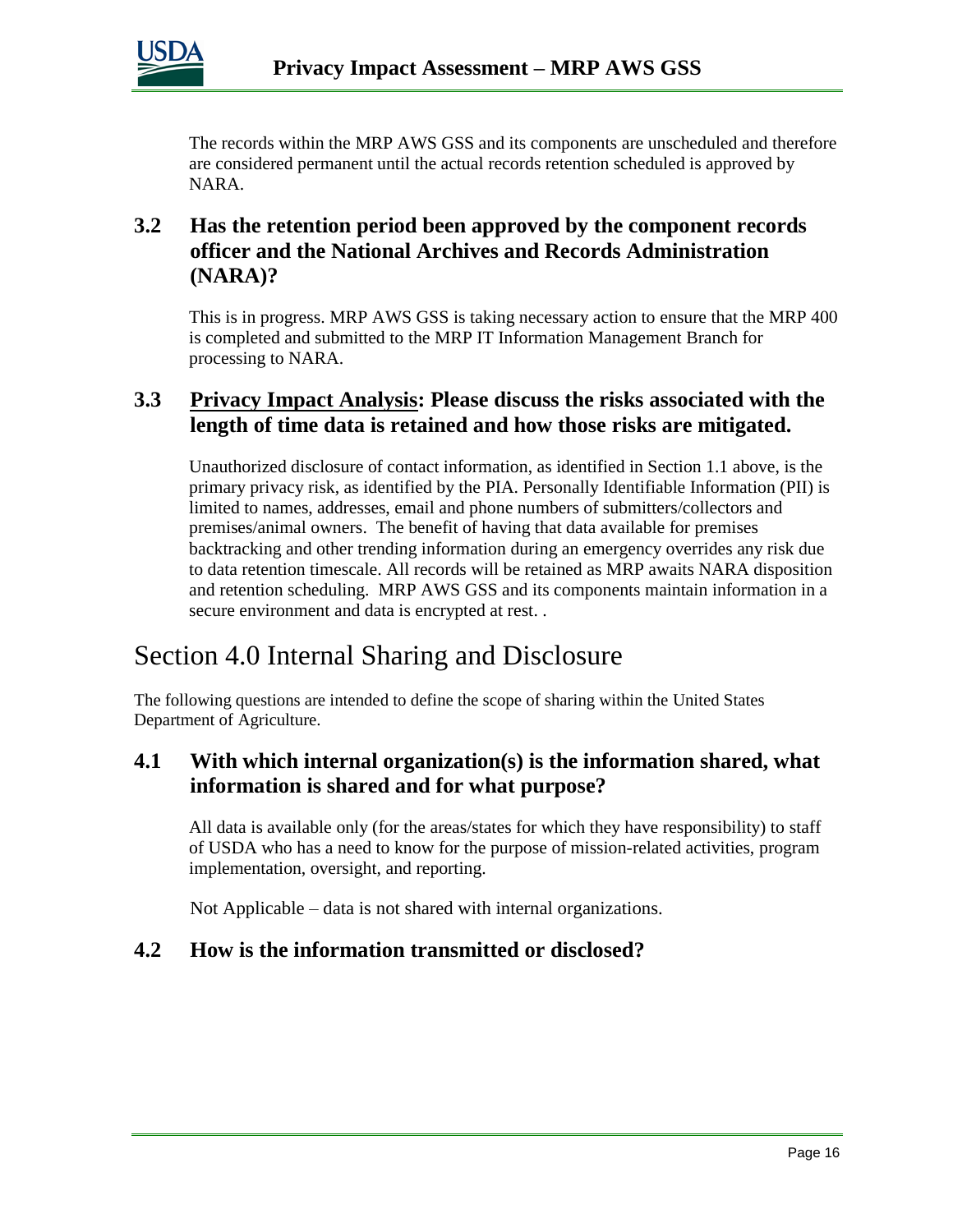

The USDA and state partners have access to VS DIS through the MRP AWS General Support System (GSS) via the Palantir Platform for data entry or viewing or via tools such as Tableau and Alteryx tools for reporting.

### **4.3 Privacy Impact Analysis: Considering the extent of internal information sharing, discuss the privacy risks associated with the sharing and how they were mitigated.**

Unauthorized disclosure of contact information, as identified in Section 1.1 above, is the primary privacy risk to information shared internally to APHIS. These risks are mitigated through USDA APHIS VS DIS and USDA & MRP AWS GSS security controls as delineated in the current USDA APHIS VS DIS System Security Plan. Further, the animal health professionals who have access to the data are trained in the proper use and dissemination of this data. All access must be approved, before it is granted. VS, where feasible and within the technical limitations, ensures activities within the VS DIS are audited, PII is used only for authorized purposes and in a manner that is compatible with Privacy Act, and PII use is minimized to the extent necessary to meet the mission needs of the VS surveillance program.

### Section 5.0 External Sharing and Disclosure

The following questions are intended to define the content, scope, and authority for information sharing external to USDA which includes Federal, state and local government, and the private sector.

### **5.1 With which external organization(s) is the information shared, what information is shared, and for what purpose?**

- USDA shares data via the Palantir Platform and VS DIS with cooperating universities and researchers, other Federal agencies (Health and Human Services, Center for Disease Control, and Department of Homeland Security). However, no direct access to the data in the Palantir Platform is provided to these external organizations. USDA staff pulls data as needed. Only summary data will be shared externally. In the event that privacy act data is shared externally, it is limited to the routine uses in the following SORNs (found at the following site: [https://www.ocio.usda.gov/policy](https://www.ocio.usda.gov/policy-directives-records-forms/records-management/system-records)[directives-records-forms/records-management/system-records\)](https://www.ocio.usda.gov/policy-directives-records-forms/records-management/system-records):
	- o APHIS-2: Veterinary Services Records of Accredited Veterinarians
	- o APHIS-5: National Animal Health Laboratory Network
	- o APHIS-8: Veterinary Services Animal Welfare
	- o APHIS-11: Emergency Management Response System (EMRS)
	- o APHIS-19: Labware Laboratory Information Management System
	- o APHIS-ADTS
- Federal and State animal health officials use the information to monitor the status of an animal disease investigation, document actions taken relating to an animal disease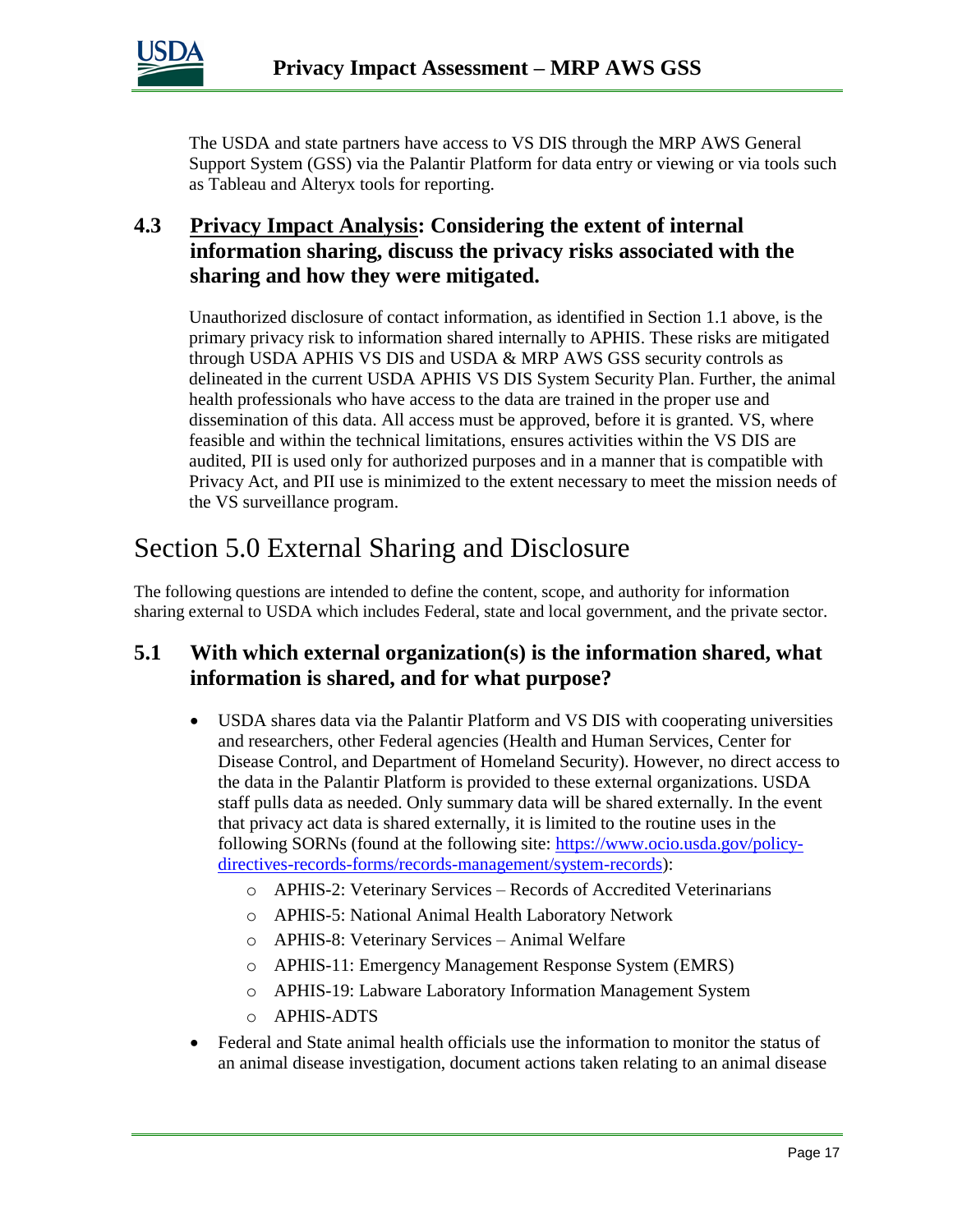

investigation, track the status of animals susceptible to foreign animal diseases, and assist with managing and analyzing animal disease and surveillance programs.

- Federal and State wildlife agencies use the information to assist in managing and analyzing disease programs and monitoring diseases related to wildlife, feral or alternative livestock.
- Federal or State agencies involved with public health such as the Departments of Homeland Security and Health and Human Services use the information for the purposes of zoonotic disease surveillance or control activities.
- Other appropriate agencies and organizations, whether Federal, State, local, or International, used the information to assist investigating or prosecuting a violation of law or of enforcing, implementing, or complying with a statute, rule, regulation, or order issued pursuant thereto, of any record within this system when information available indicates a violation or potential violation of law, whether civil, criminal, or regulatory in nature, and either arising by general statute or particular program statute, or by rule, regulation, or court order issued pursuant thereto.
- Department of Justice may use the information when the agency, or any component thereof, or any employee of the agency in his or her official capacity, or any employee of the agency in his or her individual capacity where the Department of Justice has agreed to represent the employee, or the United States, in litigation, where the agency determines that litigation is likely to affect the agency or any of its components, is a party to litigation or has an interest in such litigation, and the use of such records by the Department of Justice is deemed by the agency to be relevant and necessary to the litigation; provided, however, that in each case, the agency determines that disclosure of the records to the Department of Justice is a use of the information contained in the records that is compatible with the purpose for which the records were collected.
- For use in a proceeding before a court or adjudicative body before which the agency is authorized to appear, when the agency, or any component thereof, or any employee of the agency in his or her official capacity, or any employee of the agency in his or her individual capacity where the agency has agreed to represent the employee, or the United States, where the agency determines that litigation is likely to affect the agency or any of its components, is a party to litigation or has an interest in such litigation, and the agency determines that use of such records is relevant and necessary to the litigation; provided, however, that in each case, the agency determines that disclosure of the records to the court is a use of the information contained in the records that is compatible with the purpose for which the records were collected;
- To appropriate agencies, entities, and persons when the agency suspects or has confirmed that the security or confidentiality of information in the system of records has been compromised; the agency has determined that as a result of the suspected or confirmed compromise there is a risk of harm to economic or property interests, a risk of identity theft or fraud, or a risk of harm to the security or integrity of this system or other systems or programs (whether maintained by the agency or another agency or entity) that rely upon the compromised information; and the disclosure made to such agencies, entities, and persons is reasonably necessary to assist in connection with the agency's efforts to respond to the suspected or confirmed compromise and prevent, minimize, or remedy such harm;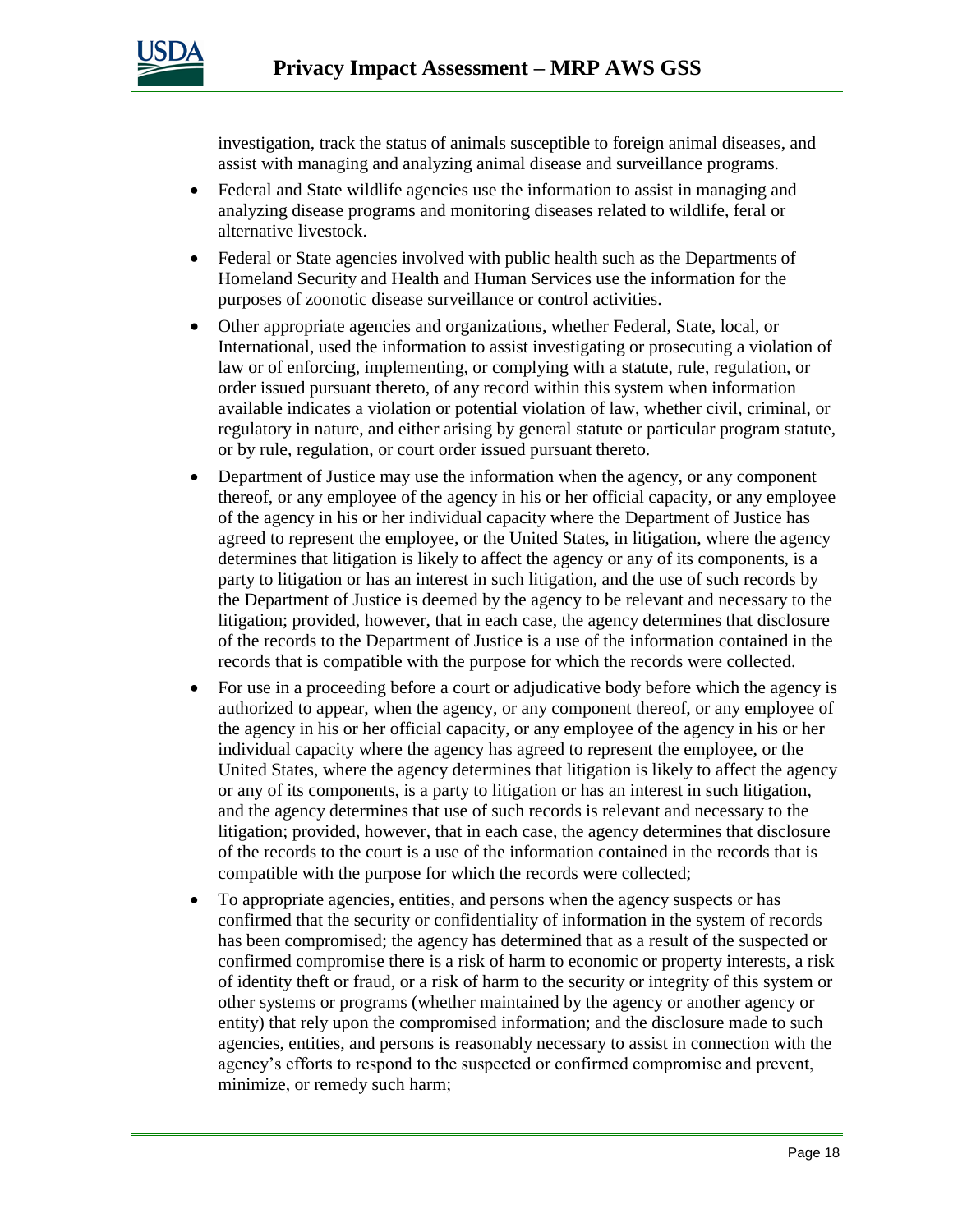

- To contractors and other parties engaged to assist in administering the program. Such contractors and other parties will be bound by the nondisclosure provisions of the Privacy Act. This routine use assists the agency in carrying out the program, and thus is compatible with the purpose for which the records are created and maintained;
- To USDA contractors, partner agency employees or contractors, or private industry employed to identify patterns, trends or anomalies indicative of fraud, waste, or abuse; and
- To the National Archives and Records Administration or to the General Services Administration for records management inspections conducted under 44 U.S.C. 2904 and 2906.

### **5.2 Is the sharing of personally identifiable information outside the Department compatible with the original collection? If so, is it covered by an appropriate routine use in a SORN? If so, please describe. If not, please describe under what legal mechanism the program or system is allowed to share the personally identifiable information outside of USDA.**

Where the USDA controls the personally identifiable information in the VS DIS; use of that information will be governed by an appropriate routine use as noted in Section 5.1 above.

#### **5.3 How is the information shared outside the Department and what security measures safeguard its transmission?**

The MRP AWS GSS and its components currently does not share data outside USDA. All information sharing will be governed by an appropriate routine use as noted in Section 5.1 above. No PII will be shared externally / outside of USDA.

#### **5.4 Privacy Impact Analysis: Given the external sharing, explain the privacy risks identified and describe how they were mitigated.**

The MRP AWS GSS and its components currently does not share data outside USDA. All information sharing will be governed by an appropriate routine use as noted in Section 5.1 above. No PII will be shared externally / outside of USDA.

### Section 6.0 Notice

The following questions are directed at notice to the individual of the scope of information collected, the right to consent to uses of said information, and the right to decline to provide information.

#### **6.1 Does this system require a SORN and if so, please provide SORN name and URL.**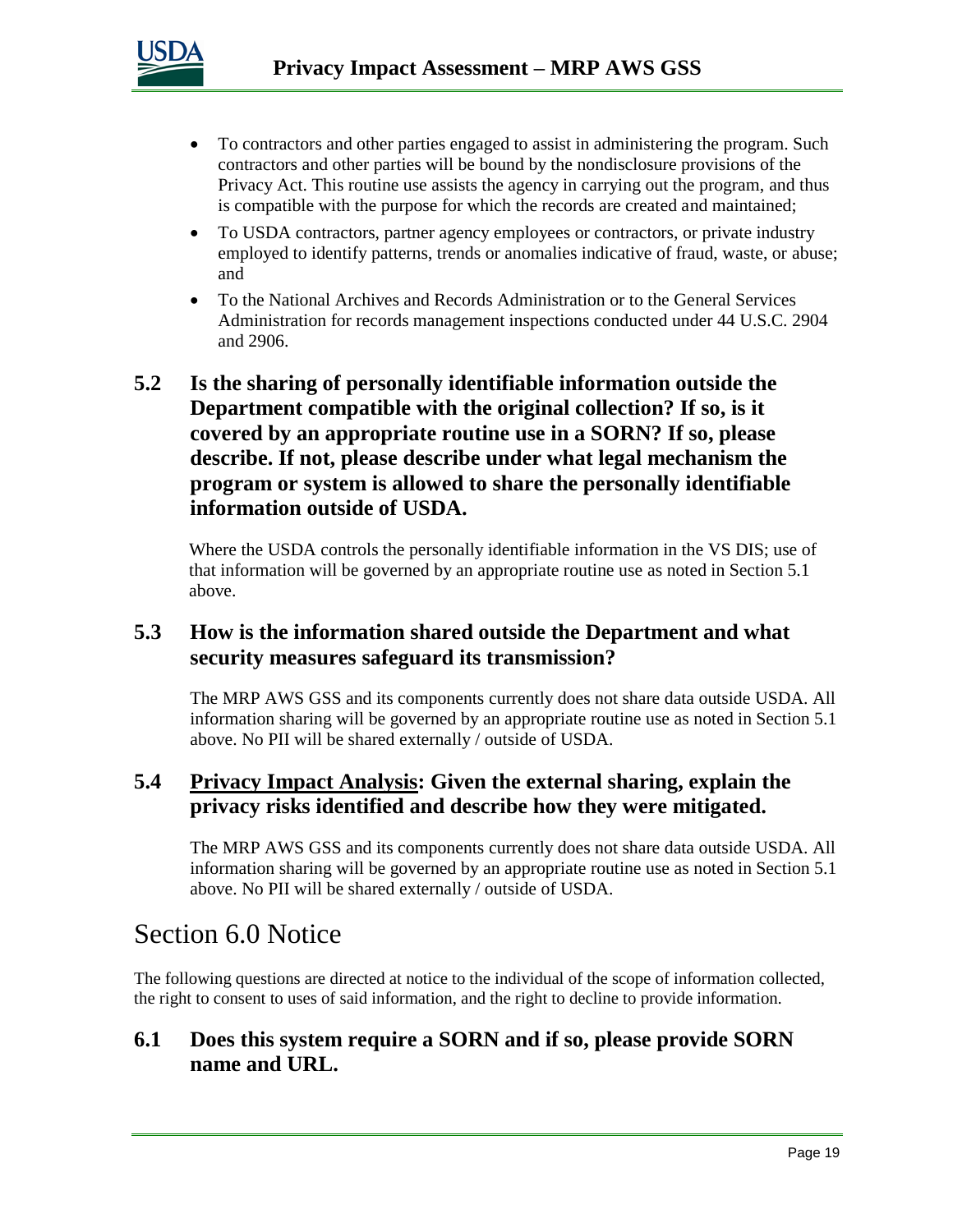

The MRP AWS GSS and its components are reliant on the SORNs of the source systems. See Section 5.1 for a list of SORNs.

#### **6.2 Was notice provided to the individual prior to collection of information?**

The information ingested into the Palantir Platform and VS DIS is not collected from the individual, but pulled from existing source systems. Collection of information about individuals will not be directly entered into Palantir by an individual.

#### **6.3 Do individuals have the opportunity and/or right to decline to provide information?**

Data is not collected directly from individuals. The data is ingested into the Palantir Platform is pulled from source systems.

#### **6.4 Do individuals have the right to consent to particular uses of the information? If so, how does the individual exercise the right?**

No. The data are treated uniformly. Once the information is submitted to the source systems it is subject to all routine uses as noted in Section 5.1.

#### **6.5 Privacy Impact Analysis: Describe how notice is provided to individuals, and how the risks associated with individuals being unaware of the collection are mitigated.**

The System of Record Notice is the official notice. No information is collected without an individual's awareness. This Privacy Impact Assessment will serve to provide general notice until such time that the SORN is published in the Federal Register. All personally identifiable information is protected and no data will be shared outside the documented Routine Uses without an accounting of the disclosure to the record owner.

# Section 7.0 Access, Redress and Correction

The following questions are directed at an individual's ability to ensure the accuracy of the information collected about them.

#### **7.1 What are the procedures that allow individuals to gain access to their information?**

Any individual may obtain information from a record in the system that pertains to him or her. Requests for hard copies of records should be in writing, and the request must contain the requesting individual's name, address, name of the system of records, timeframe for the records in question, any other pertinent information to help identify the file, and a copy of his/her photo identification containing a current address for verification of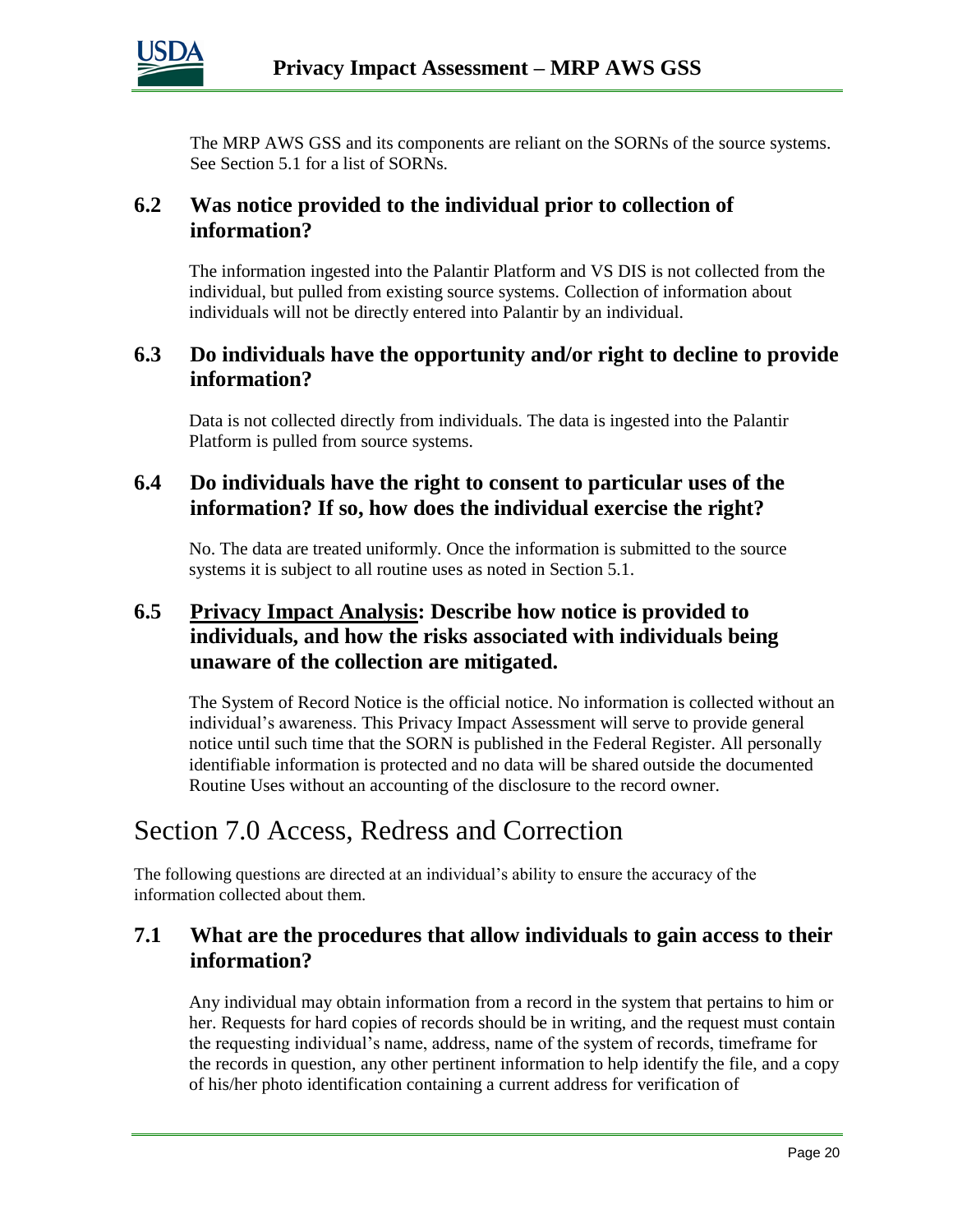

identification. All inquiries should be addressed to the Freedom of Information and Privacy Act Staff, Legislative and Public Affairs, APHIS, 4700 River Road Unit 50, Riverdale, MD 20737-1232.

#### **7.2 What are the procedures for correcting inaccurate or erroneous information?**

Inaccurate data are corrected by submitting requests to the procedures outlined in the following link:

https://www.aphis.usda.gov/aphis/resources/foia/ct\_how\_to\_submit\_a\_foia\_request

#### **7.3 How are individuals notified of the procedures for correcting their information?**

Procedures are outlined in the SORNs that are identified in Section 5.1.

#### **7.4 If no formal redress is provided, what alternatives are available to the individual?**

Any individual may contest information contained within a record in the system that pertains to him/her by submitting a written request to the system manager to the Freedom of Information and Privacy Act Staff, Legislative and Public Affairs, APHIS, 4700 River Road Unit 50, Riverdale, MD 20737-1232. Include the reason for contesting the record and the proposed amendment to the information with supporting documentation to show how the record is inaccurate.

### **7.5 Privacy Impact Analysis: Please discuss the privacy risks associated with the redress available to individuals and how those risks are mitigated.**

An assessment of the privacy risk associated with the redress process is provided by the FOIA staff and director as outlined in Sections 7.2 and 7.4 of this document.

# Section 8.0 Technical Access and Security

The following questions are intended to describe technical safeguards and security measures.

#### **8.1 What procedures are in place to determine which users may access the system and are they documented?**

Access to the MRP AWS GSS and its components are based on the need to conduct business with USDA and is approved by an authorized USDA official. Criteria, procedures, and controls are documented. Access must be requested in writing and approved by the supervisor or APHIS authorizing official.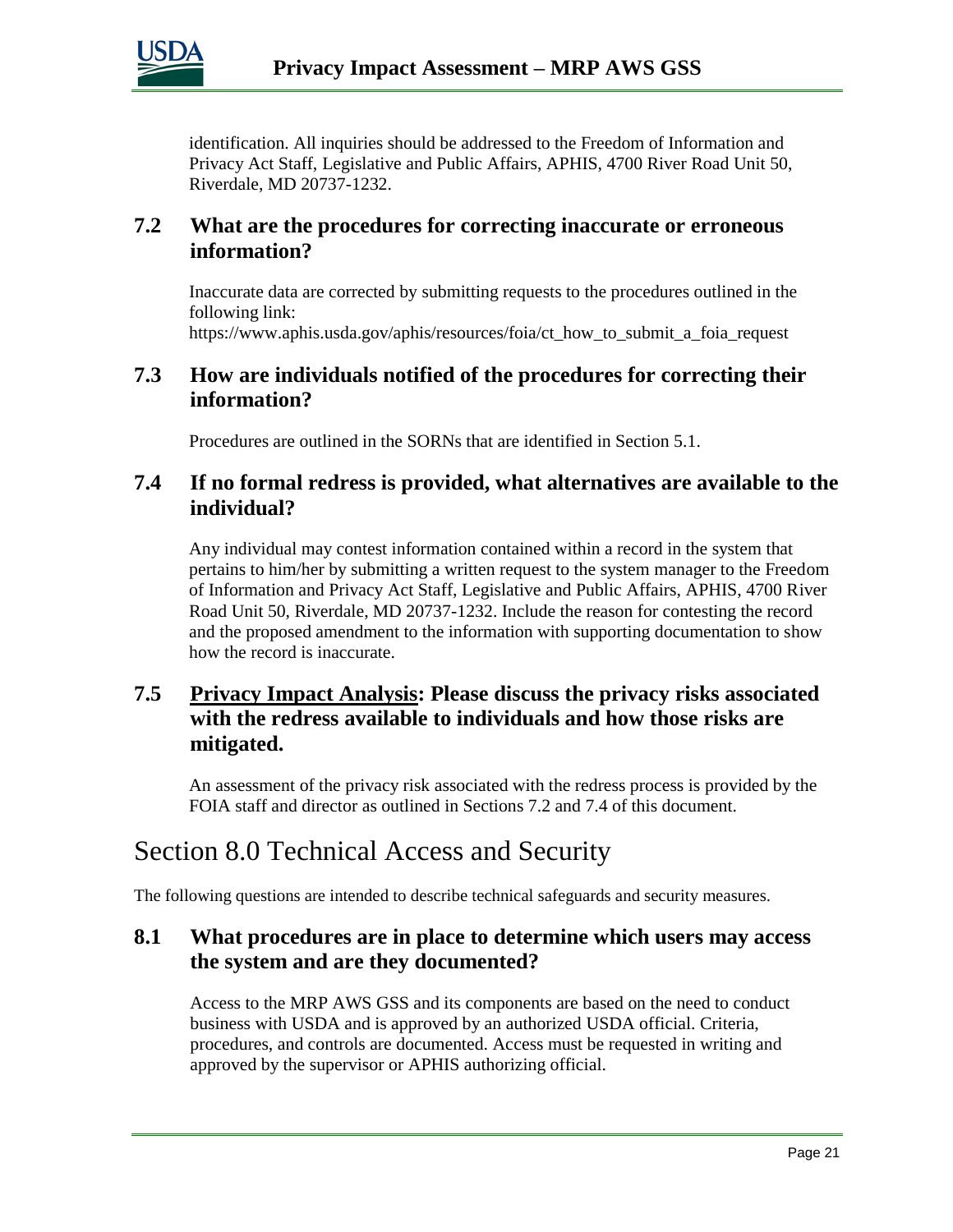

Once access is authorized, users of the Palantir Platform and VS DIS information are further controlled through electronic role-based access. The system is integrated with USDA eAuthentication application and requires level 2 authenticated access. Users must have a government issued login and password that is controlled and managed either at the USDA district or local USDA offices. Password controls, procedures, responsibilities and policies follow USDA departmental standards.

#### **8.2 Will Department contractors have access to the system?**

Only specifically authorized USDA contractors have access to the system. Those individuals must first obtain relevant security clearances along with specific authorization to access information at various levels.

#### **8.3 Describe what privacy training is provided to users either generally or specifically relevant to the program or system?**

All USDA employees provided access to the MRP AWS GSS and its components are required to complete annual Information Technology (IT) Security Awareness Training and must sign a Rules of Behavior form prior to receiving access to the information system. System owners and technical staff are required to complete PII training each year.

#### **8.4 Has Certification & Accreditation been completed for the system or systems supporting the program?**

The MRP AWS GSS and its components is a new system and is following the requirements to receive an Authority to Operate (ATO).

#### **8.5 What auditing measures and technical safeguards are in place to prevent misuse of data?**

In accordance with FIP 199/200 Moderate Baseline Security Controls. Access control is a combination of eAuthentication (user credential and authentication) and authorization (VS DIS roles).

The Palantir Platform implements auditing of user actions in the system. User actions are recorded and stored in audit logs accessible only to authorized personnel in USDA. The audit logs are protected from unauthorized access, modification, and destruction that would negate their value. User auditing captures the following activities: logon and logoff, search query strings, datasets viewed by the user, changes in access permissions, and records/reports extracted from the system. The system also keeps a complete record of all additions, modifications, and deletions of information in the system, the date/time, and user who performed the action.

#### **8.6 Privacy Impact Analysis: Given the sensitivity and scope of the information collected, as well as any information sharing conducted**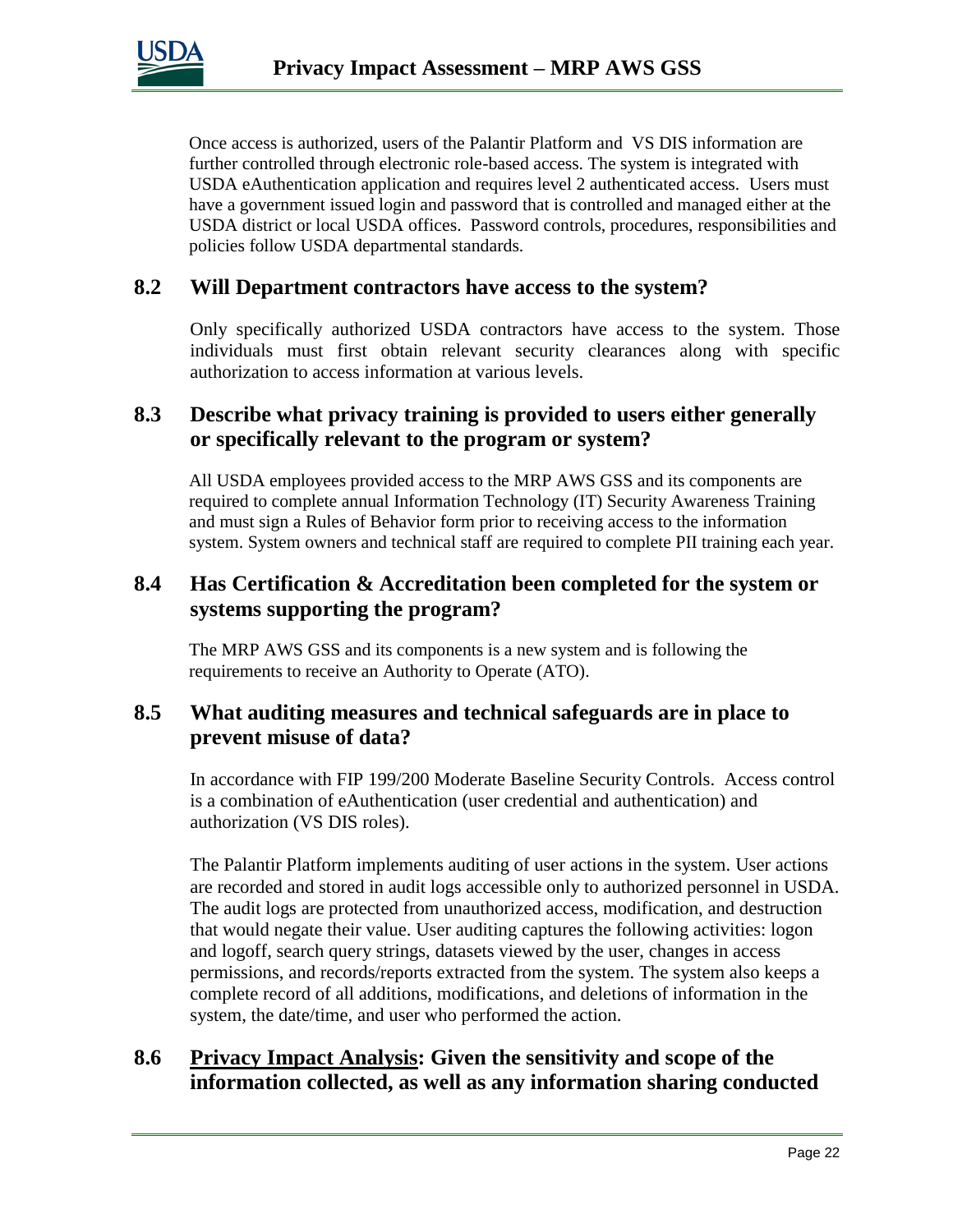

#### **on the system, what privacy risks were identified and how do the security controls mitigate them?**

Unauthorized disclosure of employee and other personnel information, as identified in Section 1.1 above, is the primary privacy risk to information shared both internally and externally to the USDA. This risk is mitigated through technical and procedural information security controls levied on internal and external holders of data.

The Palantir Platform and VS DIS can only be accessed by personnel who have logged in with their e-Authentication PIV or e-authentication username/password credential and have been authorized with specific VS DIS role(s). If data is retrieved, no record of data queried is kept but individual must have user access and rights to access data. Users must be authenticated and have role based access to data which is limited to a need to know basis to the users business unit and teams (Both state level access and commodity group).

# Section 9.0 Technology

The following questions are directed at critically analyzing the selection process for any technologies utilized by the system, including system hardware and other technology.

#### **9.1 What type of project is the program or system?**

The MRP AWS GSS contains the Palantir Platform and VS DIS as components. VS DIS uses the Palantir platform to integrate animal health data that is culled from operational VS information systems and file uploads. The MRP AWS GSS exists to provide cloud computing services to the MRP Programs. The Veterinary Services program intends to use VS DIS maximize efficiency, improve business processes, and facilitate comprehensive, integrated surveillance.

#### **9.2 Does the project employ technology which may raise privacy concerns? If so please discuss their implementation.**

VS DIS is a browser-based information system that uses the Palantir Platform, which is hosted on a cloud-based platform.

### Section 10.0 Third Party Websites/Applications

The following questions are directed at critically analyzing the privacy impact of using third party websites and/or applications.

**10.1 Has the System Owner (SO) and/or Information Systems Security Program Manager (ISSPM) reviewed Office of Management and Budget (OMB) memorandums M-10-22 "Guidance for Online Use of Web Measurement and Customization Technology" and M-10-23**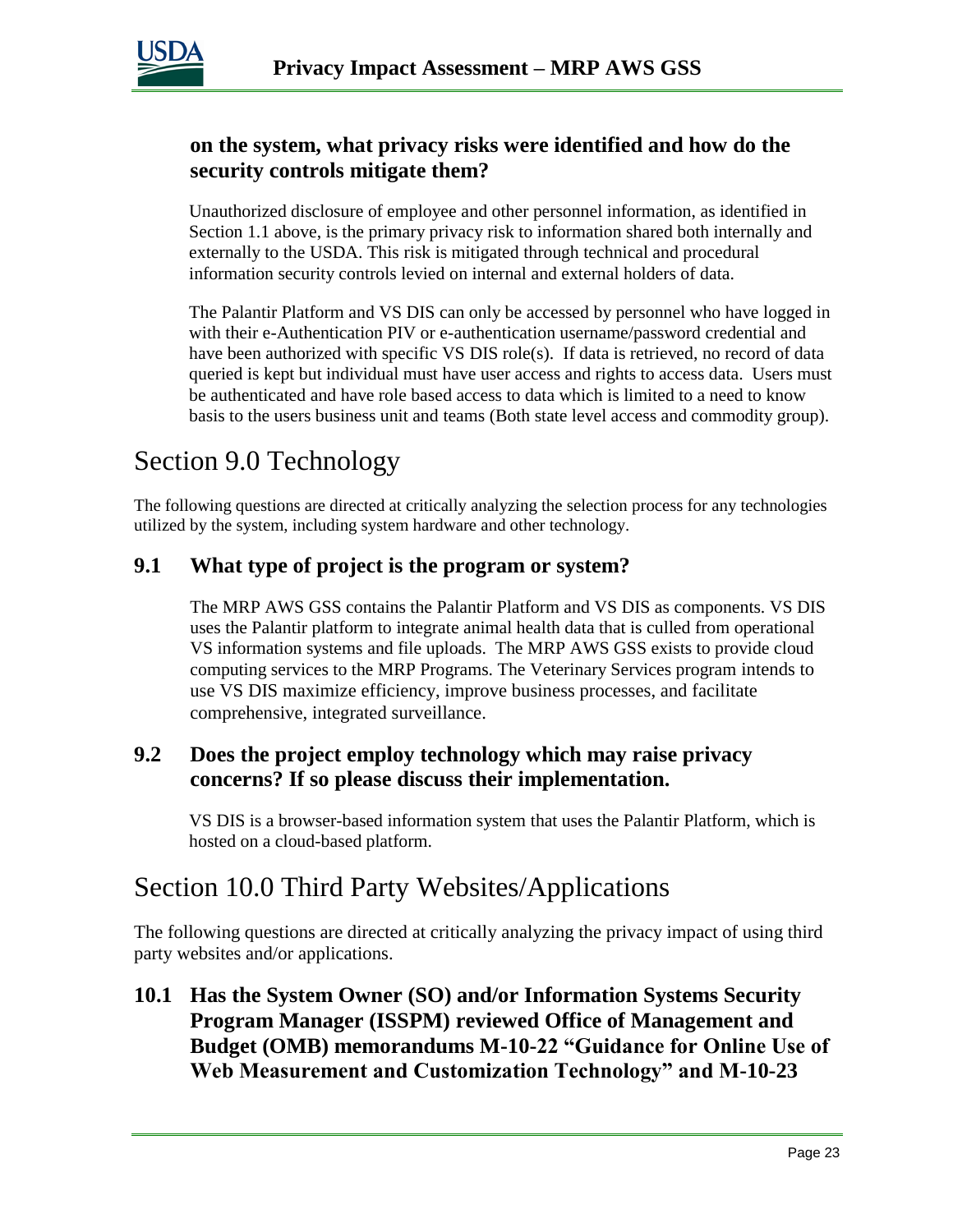

### **"Guidance for Agency Use of Third-Party Websites and Applications"?**

OMB M-10-23 has been distributed by MRP AWS GSS the system owner and the VS DIS Information Owner.

### **10.2 What is the specific purpose of the agency's use of 3rd party websites and/or applications?**

Not applicable. The MRP AWS GSS does not use third party websites or applications.

**10.3 What personally identifiable information (PII) will become available through the agency's use of 3rd party websites and/or applications.**

Not applicable. The MRP AWS GSS does not use third party websites or applications.

**10.4 How will the PII that becomes available through the agency's use of 3 rd party websites and/or applications be used?**

Not applicable. The MRP AWS GSS does not use third party websites or applications.

#### **10.5 How will the PII that becomes available through the agency's use of 3 rd party websites and/or applications be maintained and secured?**

Not applicable. The MRP AWS GSS does not use third party websites or applications.

#### **10.6 Is the PII that becomes available through the agency's use of 3rd party websites and/or applications purged periodically?**

Not applicable. The MRP AWS GSS does not use third party websites or applications.

### **10.7 Who will have access to PII that becomes available through the agency's use of 3rd party websites and/or applications?**

Not applicable. The MRP AWS GSS does not use third party websites or applications.

#### **10.8 With whom will the PII that becomes available through the agency's use of 3rd party websites and/or applications be shared - either internally or externally?**

Not applicable. The MRP AWS GSS does not use third party websites or applications.

**10.9 Will the activities involving the PII that becomes available through the agency's use of 3rd party websites and/or applications require**